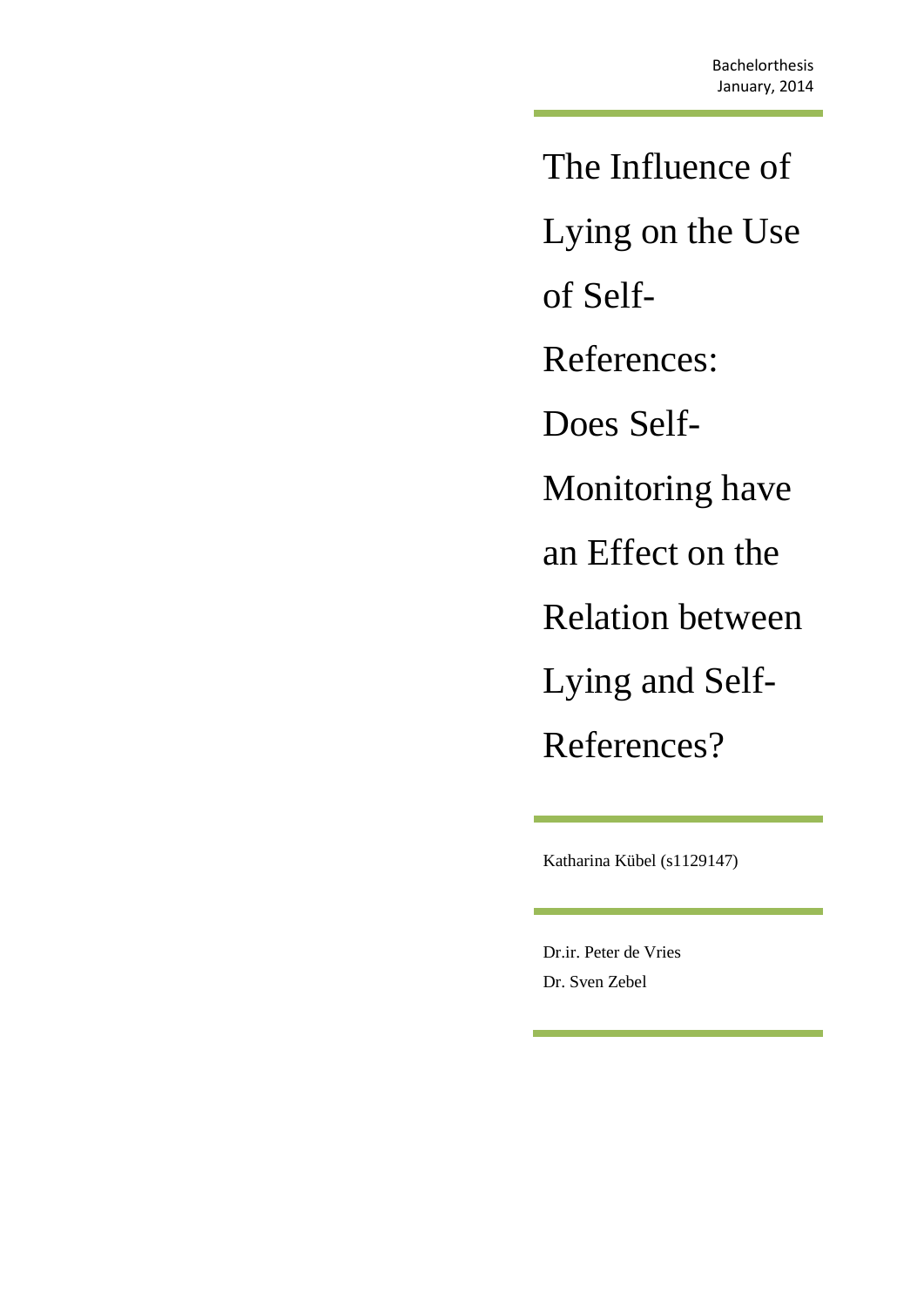## **Abstract**

Lying is not accepted by society and it raises feelings of shame and guilt. Therefore people tend to create a distance between the false story and themselves. As consequence, they reduce the use of first-person singular pronouns. Since people who score high on self-monitoring (high selfmonitoring individuals) usually refer to external information or instructions, they should be less motivated to distance themselves from a lie, if they were told by instructions. In this research it was investigated first if lying has any effect on the use of first-person singular pronouns, also called selfreferences, and second if self-monitoring influences the usage of self-references. It was therefore expected that people scoring high on self-monitoring use more first-person singular pronouns than those who score low on self-monitoring. 88 participants were asked to write one lied and one true text which were based on a given situation followed by a questionnaire about self-monitoring. The analyses include the research about major effects of lying and self-monitoring on the number of used self-references and their interaction with each other. There are no significant results found in this research which leads to the conclusion that neither lying nor self-monitoring influence the use of selfreferences and that they do not interact. One possible reason for this is that writing a lie without attendance by a researcher might lead people to read their texts again and revise them, e. g. deleting first-person singular pronouns. For further research, it is suggested to change to an interview that is recorded instead of writing texts.

### **Introduction**

Lying is something common and used in our everyday life. Nearly everybody does it. Feldman (2009) reveals that in a normal 10-minute conversation, the average number is three lies. According to Winter (2013), about 71 percent of UK citizens admitted to lie regularly to family, friends and colleagues. In general, the lies used in these situations are small lies, lies in everyday life without many consequences (Bok, 1987/2011). Whereas women most commonly lie about their emotional state ("I´m fine" even if they do not feel fine), men mostly lie about what they have done ("Yes, I've done it" when they did not do their task) (Winter, 2013). Serious lies are often used to cover personal failure or an inappropriate thought or feeling (DePaulo et al., 2003). Even though it seems interesting to know if somebody lies to us, we cannot tell with certainty. One possibility is to pay attention to aspects of language. The pattern of language may reveal what is true and what is not (Chung  $\&$ Pennebaker, 2007; Newman et al., 2003). The amount of self-references in form of first-person singular pronouns, is one indicator for a lie. The rule of thumb is: The fewer self-references are in a story, the higher the possibility that this is a lie (Chung & Pennebaker, 2007; Newman et al., 2003). However, even if this is universally true, it is also known that some people are better liars than others. This leads to the problem that it is still a difficult matter to detect a lie properly. To make lie detection easier, factors that influence the ability to lie must be found. Personality may be one of these factors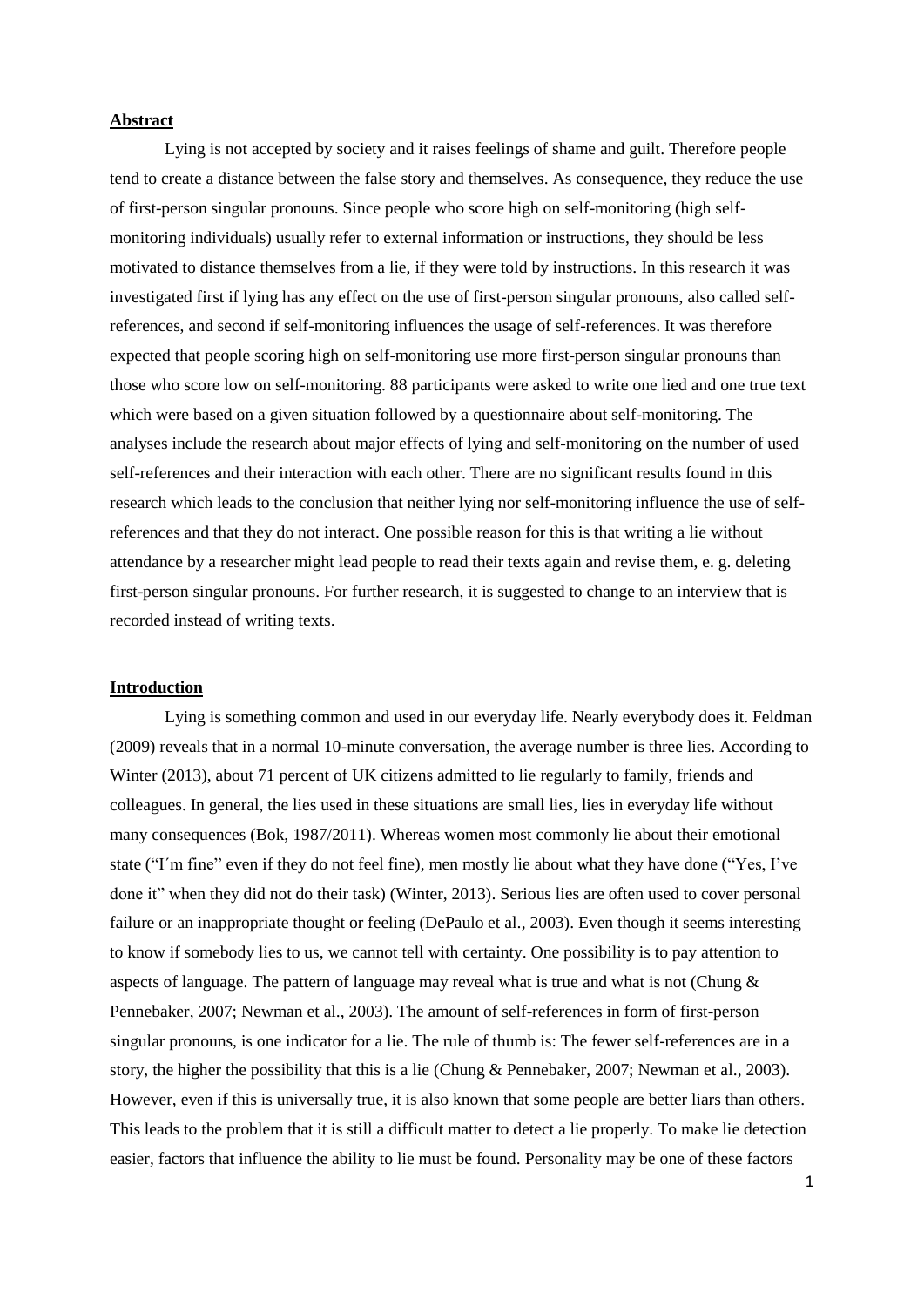that influence the effect of lying on the use of language. Two aspects that are decisive for being able to lie are that people have to care less about doing something against their own inner states, and that they have to be able to cover up own emotions and attitudes which are then replaced by lies. The personality trait that combines both aspects that are just referred to is called self-monitoring. Self-Monitoring is the ability to behave as pleased by others in social situations (Snyder, 1974). As Snyder (1974) has discovered, people who score high on self-monitoring are good in hiding their own emotions and opinions by acting appropriate to the social situation in which they are. So, the central research question is:

> What kind of effect can the trait 'Self-Monitoring' have on people's use of self-references while lying?

## **Theoretical Framework**

### **Deception and Lying**

According to the definition of Bok (1987/2011), a deception is when someone is misled to a conclusion by an intentionally false statement, gesture or disguise; it includes all action and even inactions such as silence. A lie is a false statement that is used to lead people to the wrong conclusion of what is actually meant (Bok, 1987/2011). These statements that characteristically indicate a lie are often expressed verbally or in writings. Further, it is interesting to point out the difference between a lie and a deception because it is important in the content of this study. A lie is part of deception but it is more concrete. That is why the participants in this research get the explicit task to tell a lie and the truth. To make it more clear, one example for deception and one for lying follows. If a person broke somebody's vase in the beginning of this year and somebody asks you 'Did you brake the vase?', the person can answer deceptively or lie (Bok, 1987/2011). The deceptive answer could be 'Not last year'. This is the truth. However, the truth is intended to be misleading. If the person lied, he or she would have said 'No.' (Bok, 1987/2011).

It is necessary to keep in mind what is involved in being deceptive to be able to get into detail and to understand what is discussed in this study. Zuckerman, DePaulo and Rosenthal (1981) define three major processes that are linked to deception. These three processes are firstly emotion, secondly cognitive effort and thirdly attempted behavioral control.

The emotions that come along with deception are fear, guilt, and duping delight. The first emotion 'fear' is a result of the idea of getting caught (Ekman, 1985/1992). It makes people feel more aroused (Vrij, 2008). In contrast to people who tell the truth and who are therefore less aroused, fear makes people have a higher pitch in their voice, speak louder and faster, make more speech errors, use more pauses, and use more indirect speech (Ekman, 1985/1992). The second emotion 'guilt' rises from the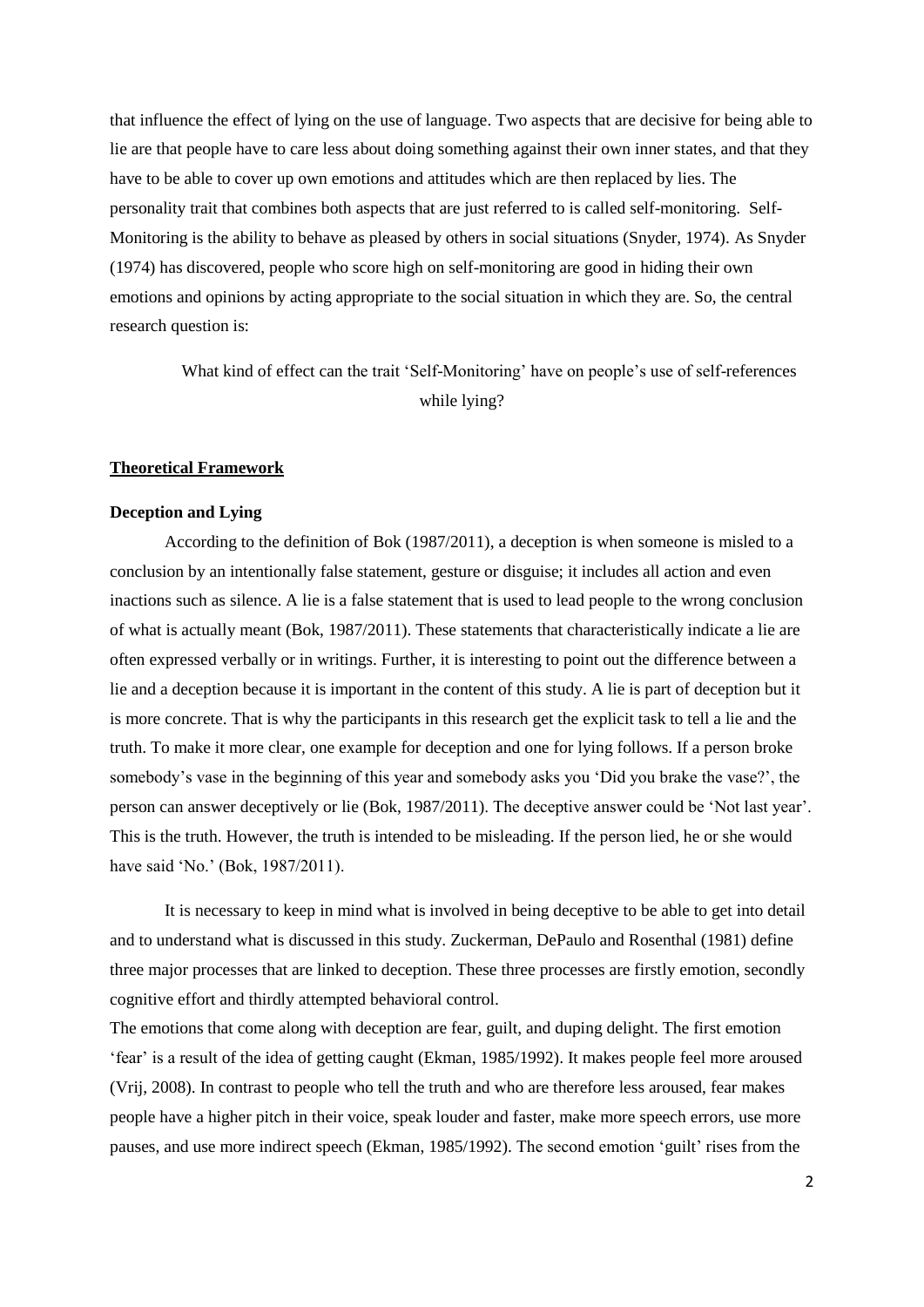idea to act against the social norm, and against their own norms and moral standards. This results in the fact that people have to destroy their positive self-view of being an honest person (Ekman, 1985/1992; Mazar, Amir & Ariely, 2008). This feeling of guilt causes negative feelings that make them want to distance themselves from the story (Zuckerman et al., 1981). This emotional state occurs in the following cues that can be detected by an observer: lower pitch, softer and slower speech, downward gazing (Ekman, 1985/1992) and using less first- person singular pronouns (Tausczik & Pennebaker, 2010). The third category of emotion that comes along with lying is duping delight. This feeling occurs when the liar has the idea of succeeding with the lie (whether it actually did or not is not of any matter) or just because they are excited about the challenge (Ekman, 1985). Again, the result is arousal which causes a higher pitch, faster and louder speech, and more use of illustrators (Ekman, 1997).

The second process 'cognitive effort' contains the increased cognitive complexity needed by inventing a deceptive story. In contrast to true-tellers, deceptive people have three different aspects where they have to pay attention to. The first aspect is that they have to focus their attention on creating a story that is internally convincing to others. This includes a smaller variety of motion words e.g. 'walk', 'move' and 'go' would be reduced to 'go' (Newman, Pennebaker, Berry & Richards, 2003). Further, they are preoccupied by paying attention to their own behavior and suppress true emotions and gestures. The third aspect is that they have to observe the reaction of their target and use these as feedback for their own story. This increased effort can be detected because it causes a couple of changes in the way of speaking compared to the way true-tellers speak. The frequency and speed of gestures changes, eye blinking decreases, and gaze aversion increases (Ekman, 1997). Attempted behavioral control is the third process that is involved in deception. Normally facial expressions and hand movements tell if someone is deceptive or telling the truth. As mentioned earlier, an average person feels guilty while lying (Ekman, 1985/1992; Mazar, Amir & Ariely, 2008). With this feeling of guilt, a feeling of shame comes along (Keltner & Harker, 1998). Guilt has no specific facial expressions; they are general distressed and negative expression. Shame instead is characterized by gaze aversion and a closed posture (Keltner & Harker, 1998). However, the goal of deceptive people is that they seem honest and sincere by being positive and friendly (DePaulo et al., 2003). For that reason, they have to hide and control their actual emotions (Ekman & Friesen, 1969). By observing the reactions of their targets and adjust their behavior in that way, they behave as normal as possible and get the chance to succeed (Buller & Burgoon, 2008). However, this self-regulation may cause that behavior seem controlled (Vrij, 2008).

As Vrij (2008) said, we need more than one cue to detect a deception. To focus on just one cue is not reliable. In fact, over all research for cues to deception, 158 different impressions and behaviors of deceptions were discovered (DePaulo et al., 2003). Zuckerman (1981) divided these cues in three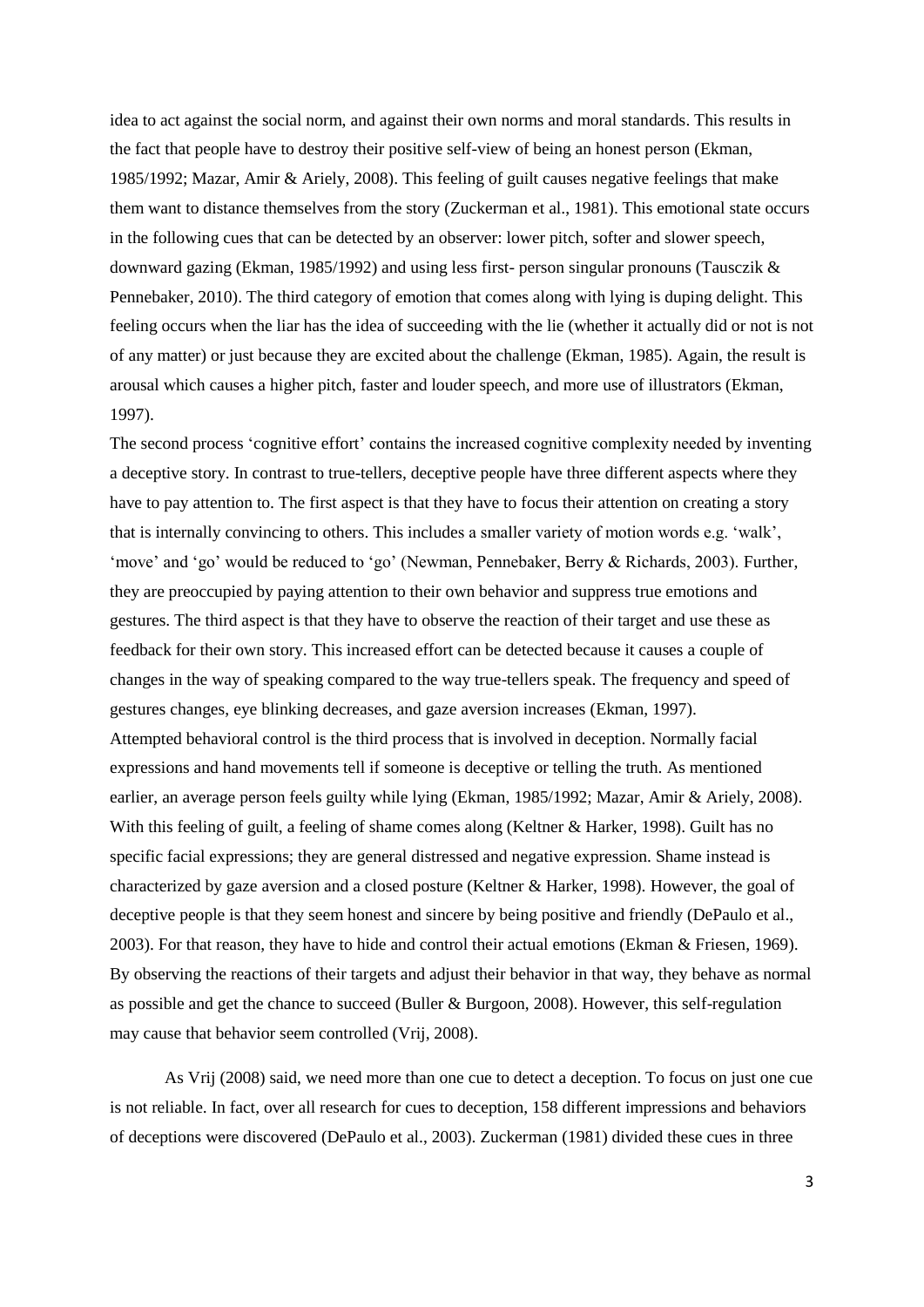different categories: physiological (psychophysiological factors), non-verbal (body language) and verbal (language use). Each factor has a field of research where it is studied in detail. This research concentrates on the field of study about the use of langue. Pennebaker is one key character on this field. The use of language covers the verbal aspects of lying. Because language is a key variable in this study it is discussed in the following in more detail.

## **Language in Context of Deception and Lying**

Writings are individual, same as spoken language. Language is similar to a "fingerprint" (Pennebaker & Graybeal, 2001) and the word use of each person is stable over time (Gleser, Gottschalk &Watkins, 1959; Schnurr, Rosenberg, Oxman & Tucker, 1986). Pennebaker and King (1999) did research about personality styles in language use. They found an internal consistency in the diary entries of their participants. Each participant had his individual use of language. This individuality ensues from personal differences which include e.g. sex, the status of mental health, deception and honesty, and personality (Pennebaker, Mehl & Niederhoffer, 2003). To name some examples: some gender-specific differences in language are that men use more self-references and women refer more to emotions (Mulac, Bradac & Gibbons, 2001), people with depression also use self-references more frequently (Chung & Pennebaker, 2007) and the first-person singular is an indicator for negative affective state (Weintraub, 1989; Bucci & Freedman, 1981). Language characteristics of deception are fewer self-references, less cognitive complexity (less exclusion and motion words) and less use of negative emotion words (Tausczik & Pennebaker, 2010; Newman et al., 2003; Pennebaker et al., 2003; Chung & Pennebaker, 2007).

As indicated, the difference of deception and honesty can be seen by having a closer look at the use of language. While lying, first-person singular pronouns are used less often than while telling the truth (Pennebaker, 2002; Newman et al., 2003; Chung & Pennebaker, 2008). This is how they create a distance between the story and themselves (Chung & Pennebaker, 2008). Other indicators are the use of more negative emotion words (bad, fear, ignorant etc.), more motion words (car, go, leave etc.) and fewer exclusion words (except, but, without etc.) (Tausczik & Pennebaker, 2010). Newman et al. (2003) mentioned that less cognitive complexity is observable by a decreased number of motion words. So, for the third factor cognitive complexity, it is important to analyze the use of motion words.

When liars are masters of their trades, the appearance of words in the text is balanced. On the one hand, liars need enough descriptive words to make the story believable but on the other hand it is risky to give to much information because liars might derange the story, so that it is not convincing anymore (Newman et al., 2003). However, even if they have some sort of control over their stories, the underlying lie will come up at some point of the story (Newman et al., 2003). By analyzing their spoken or written statements, the lie can be detected. A suitable example to this phenomenon is the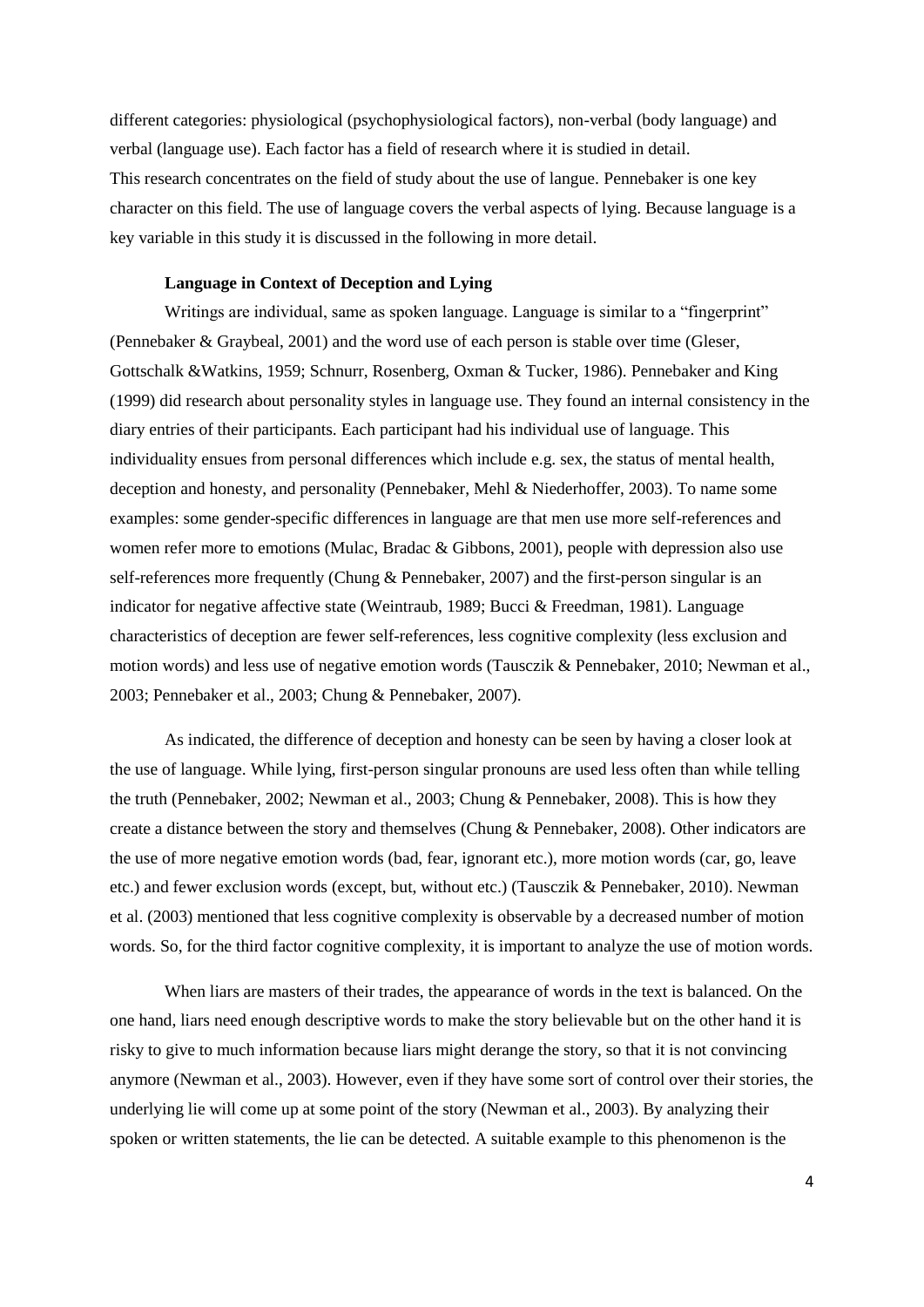story of a woman who told the police that her children were kidnapped even though she actually killed her children. Because she used the past tense instead of the present tense while she telling her story to the police, they saw through her game (Newman et al., 2003)

The focus of this study lies on the use of first-person singular pronouns in the context of lying. By using first-person singular pronouns, people refer to themselves in their story and connect themselves with the story. The usage of self-references indicates that the person can identify with the story (Knapp, Hart & Dennis, 1974) or that they have a feeling of ownership for the story (Chung  $\&$ Pennebaker, 2008). As said earlier in the text, guilt and shame come along with a lie because they behave against the social norm and against their positive view on themselves (Mazar et al., 2008). These negative feelings create the wish to reject the story. By avoiding pronouns, the person creates a distance between the event and him- or herself, and segregates from the event (Feldman, Williams  $\&$ Fong, in press). Creating the distance helps the person to keep up the positive view. It reduces the feeling of guilt and shame. That has as result that when people lie, they use fewer first-person singular pronouns than when they tell the truth (Pennebaker et al., 2003). To conclude, to monitor own emotions and change behavior according to these emotions is an important ability involved in the process of lying successfully.

#### **Self-Monitoring**

Self-Monitoring can be regarded as a personality trait (Snyder, 1974) with the disposition of being general, internal and comparative. In general, traits are indicators for what kind of behavior can be expected of the person (McAdams, 2009). The trait self-monitoring is the measurement of the ability to observe and control own behavior to fit in social situations according to social norms (Snyder, 1974).

Further, Snyder (1974) defines the behavior that ensues from this trait as the use of selfobservation guided by situational cues to behave in a social appropriate manner. To make it more clear, Snyder also gave a more detailed definition which leads to the goal of self-monitoring. Self-Monitoring includes that a person is able to communicate and present the own genuine emotions (or any emotional state) in a verbal manner. However, it also includes the opposite: hiding emotions that are not appropriate in that current situation and adapting a more suitable emotional state. The last criterion is to be able to get into an emotional state even if one does not experience any or an inappropriate one. All these aspects lead to the goal of being polite and please the partner of interaction.

There are two major sources of information that are relevant for the degree of self-monitoring (Snyder & Gangestad, 1982). It is of interest to look at these two sources in more detail to make it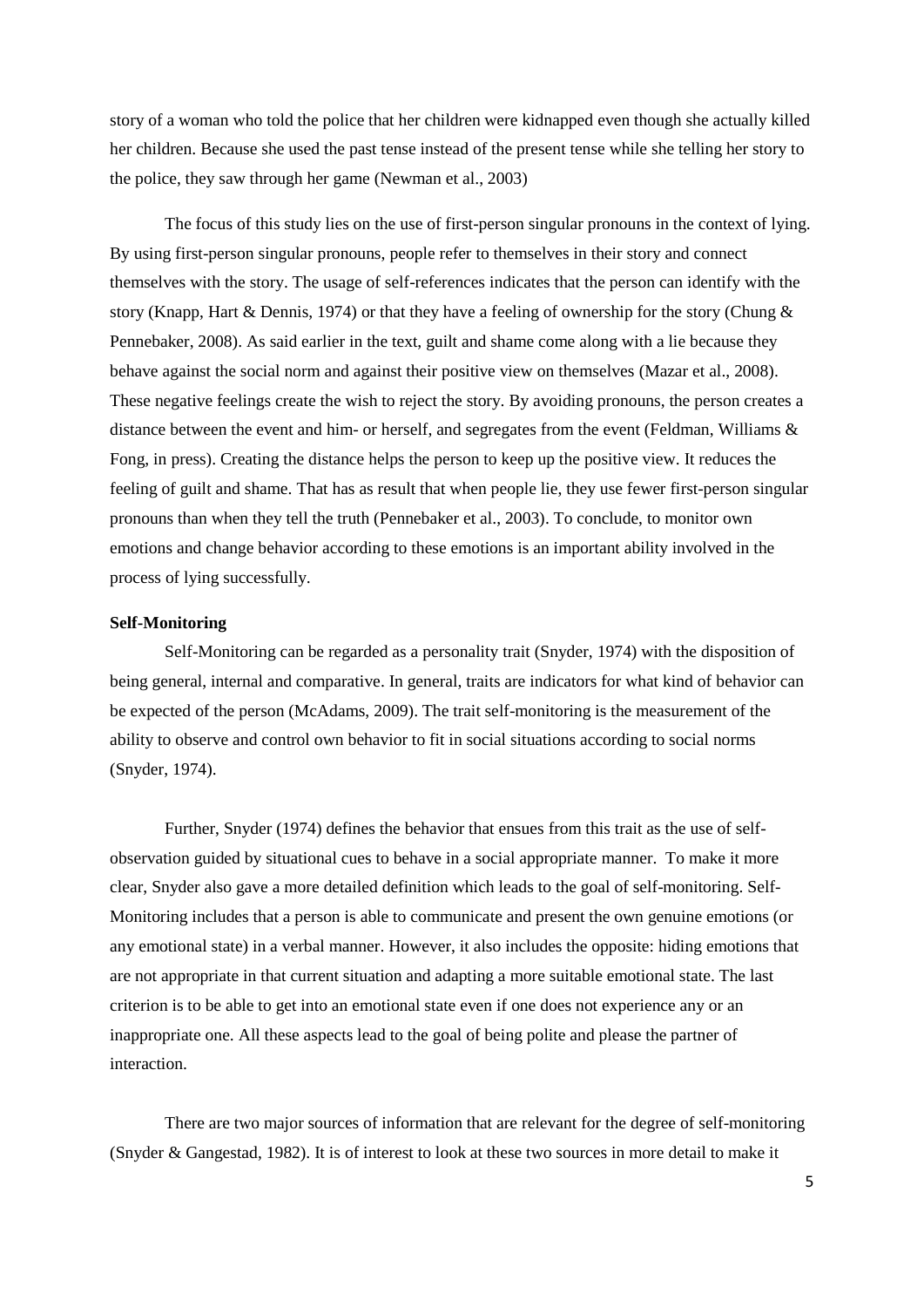easier to define high and low scores in self-monitoring specifically. The first source is the public effect. People become sensitive to social and interpersonal cues and respond in an appropriate manner according to these cues. This behavior is called 'situation-to-situation specificity' and leads to the phenomenon that people behave as 'a person that is called for' and not as they would behave based on their own attitudes (Snyder & Gangestad, 1982). People who have internalized this behavior score high on self-monitoring. In fact, they express verbally and non-verbally what they are supposed to express no matter if it is congruent with their own opinion or not. They follow the instructions and please the one who gives the instructions which is their primary goal. That causes that they do not feel guilty which can be useful for lying. Because they do not have those negative emotions coming along with the lie they do not need to create a distance between themselves and the story.

In contrast, the second source consists of internal cues (inner states, attitudes and dispositions) as basis for deciding how to act in social situations (Snyder & Gangestad, 1982). People who behave like this in social situations score low on self-monitoring. Low self-monitoring individuals pay more attention to their inner states. Their behavior is guided by their attitudes and dispositions. Through the social norm, lying belongs to the not appropriate behavior. It is not allowed to lie and often it is associated with a punishment. That causes a bad feeling while lying. So, people who focus on their inner states have difficulties with lying. It is expected that they create a stronger distance between themselves and the story.

Self-Monitoring can be learned and improved by watching other people's behavior in certain situations, adapt this and adjust own behavior according to the given feedback by partners of interactions. This feedback can be of verbal or non-verbal character (Elliott, 1979). To learn selfmonitoring, it is important that the people who function as role models are similar to the subject and obviously perform appropriate behavior, especially emotional expressive behavior (Snyder, 1974). People who never learned to present themselves appropriate by others are not able to develop selfmonitoring skills. This can be linked to the three different factors that form self-monitoring. These factors are Acting (having talent and pleasure in speaking and entertaining others), Extraversion (personality trait associated with impulsive behavior (McAdams, 2009)) and Other-Directedness (having the desire to suit others by changing own behavior). All of them include the desire for social contact. This form of contact is necessary to increase the degree of self-monitoring.

#### **Focus of this study**

As it is shown, lying has some consequences in verbal and non-verbal behavior. As it is also mentioned above, scoring high on self-monitoring covers the ability to behave as it is required by an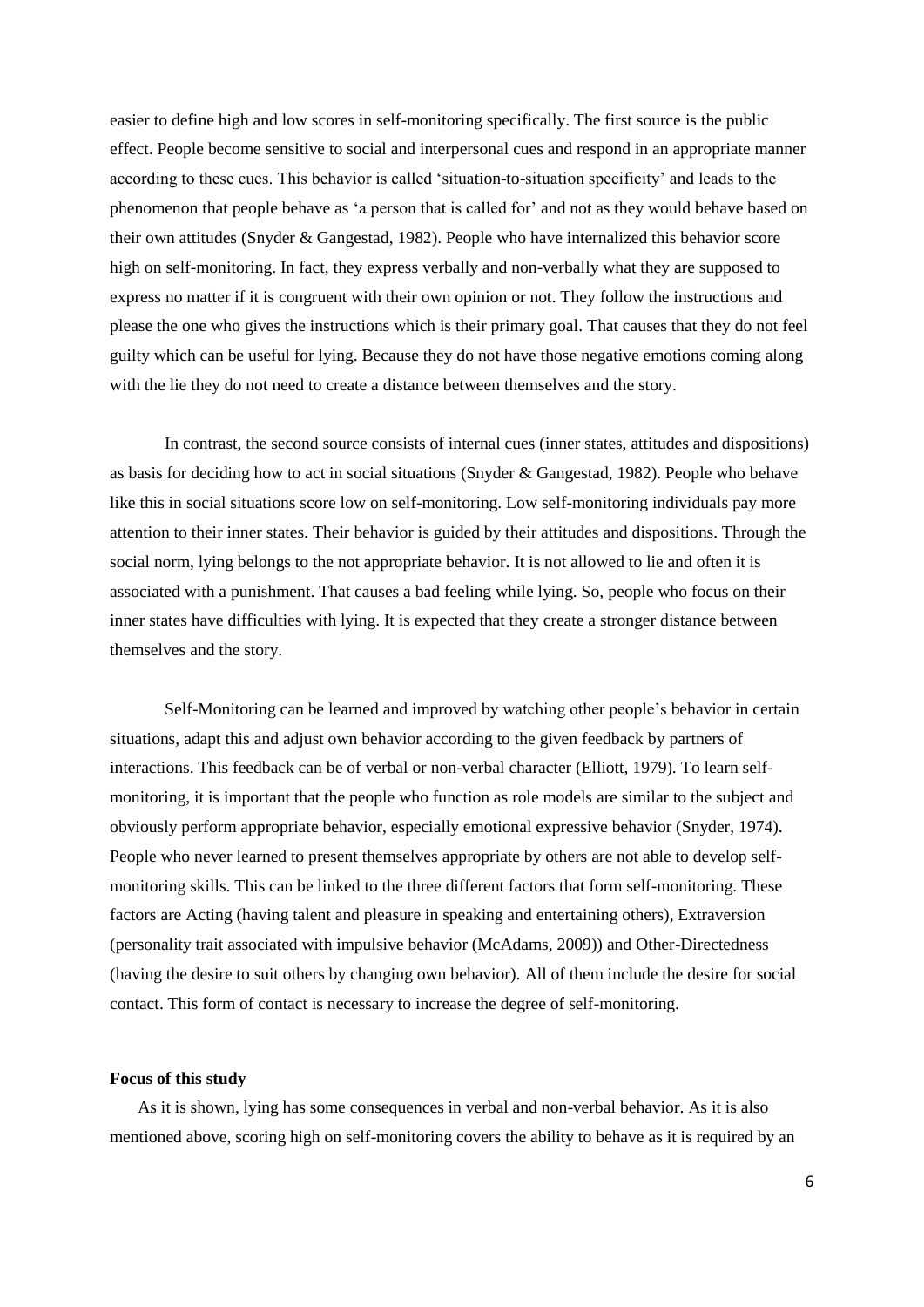institution that has a higher state of authority and in the case that the person is forced to lie by that institution. The questions that rise from this information are if there are factors that make it easier to people to cover up their lie; Would it not be easier for people scoring high on self-monitoring to tell a lie that is more alike to the truth than for people who score low on self-monitoring?

To find out more about the lie, the focus lies on the verbal aspect in written form. As has been shown earlier, language is affected by lying. To get a more detailed look of word-groups and liedetection, this research focuses on first-person singular pronouns.

The following hypotheses result from information gathered:

- 1) People use significantly fewer first-person singular pronouns while lying than while telling the truth.
- 2) People who score low on self-monitoring will use significantly less first-person singular pronouns in their lied text than in their true text. In contrast, people who score high on selfmonitoring will not use significantly less first-person singular pronouns in their lied text than in their true text.

# **Conceptual Model**



**Figure 1. The Effects of Lying on the Use of Self-References**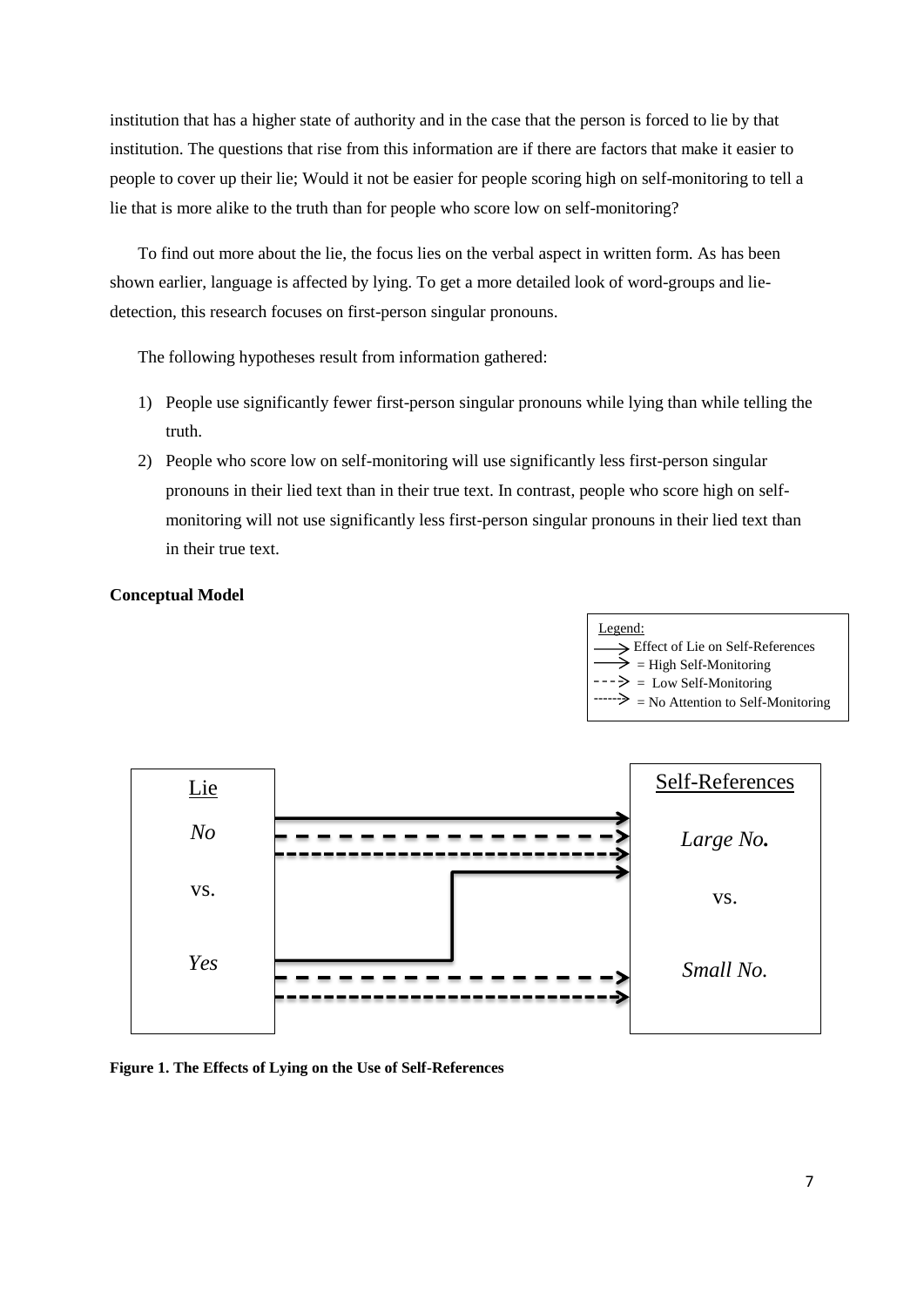### **Methods**

#### **Participants**

This research was conducted in October and November 2014. Participants were 88 people chosen from a pool of students from the University of Twente and of the private social environment of the researchers. The pool of participants consisted of 22 Dutch people, 64 German people, and two people with other nationalities. The entire group was composed of 31 men and 57 women with a mean age of 22.34 (*SD* = 5.14). The participants were recruited by internet and by addressing them personally. Students who took part in the courses Communication Science or Psychology participated for partial course credit. People with dyslexia and eye-problems were excluded from the research. Dyslexia can cause problems in relation to the correct word recognition by the LIWC. People with sight problems may have problems reading the questions correctly and may have difficulties using the computer.

## **Material**

During the experiment the following materials were used: One paper, including the 'Informed Consent' (Appendix A), the main experiment (Appendix B), a questionnaire about Self-Monitoring (Self-Monitoring-Scale (Appendix C)), six additional questions via Thesis Tools (Appendix D), a mirror (Appendix E), a pen, and a blank paper.

The informed consent began with the title of the research as well as all contact information of the researchers. Furthermore, it included the goal of the research, its duration, instructions about what they had to expect and also the information about their privacy protection. Lying and Mirror were both tested during the study. These two factors were counterbalanced. Before analyzing the data, the participants were divided on basis of their score, into high and low Self-Monitoring by using the median of all scores of the group. The questionnaire about Self-Monitoring consisted of 25 questions divided in five questions per page. Different to the original version by Snyder (1974), the questionnaire had to be answered on a five-point Likert-scale ("I totally agree"; "I agree"; "I do not agree or disagree"; "I disagree"; "I totally disagree"). This made the questionnaire more sensitive for tendencies of high and low scores. In the end, the questionnaire implied six more questions respective emotions while telling a lie and feelings about lying in everyday life and in this study and the origin of the genuine story. Question 1-5 also had to be answered on a five-point Likert-Scale whereas the last question is a dichotomous question ("Yes"; "No").

For the research, one to three computers were available per day. The computers were placed in a one-person room that is sparse on stimuli, so that there was no distraction during the experiment.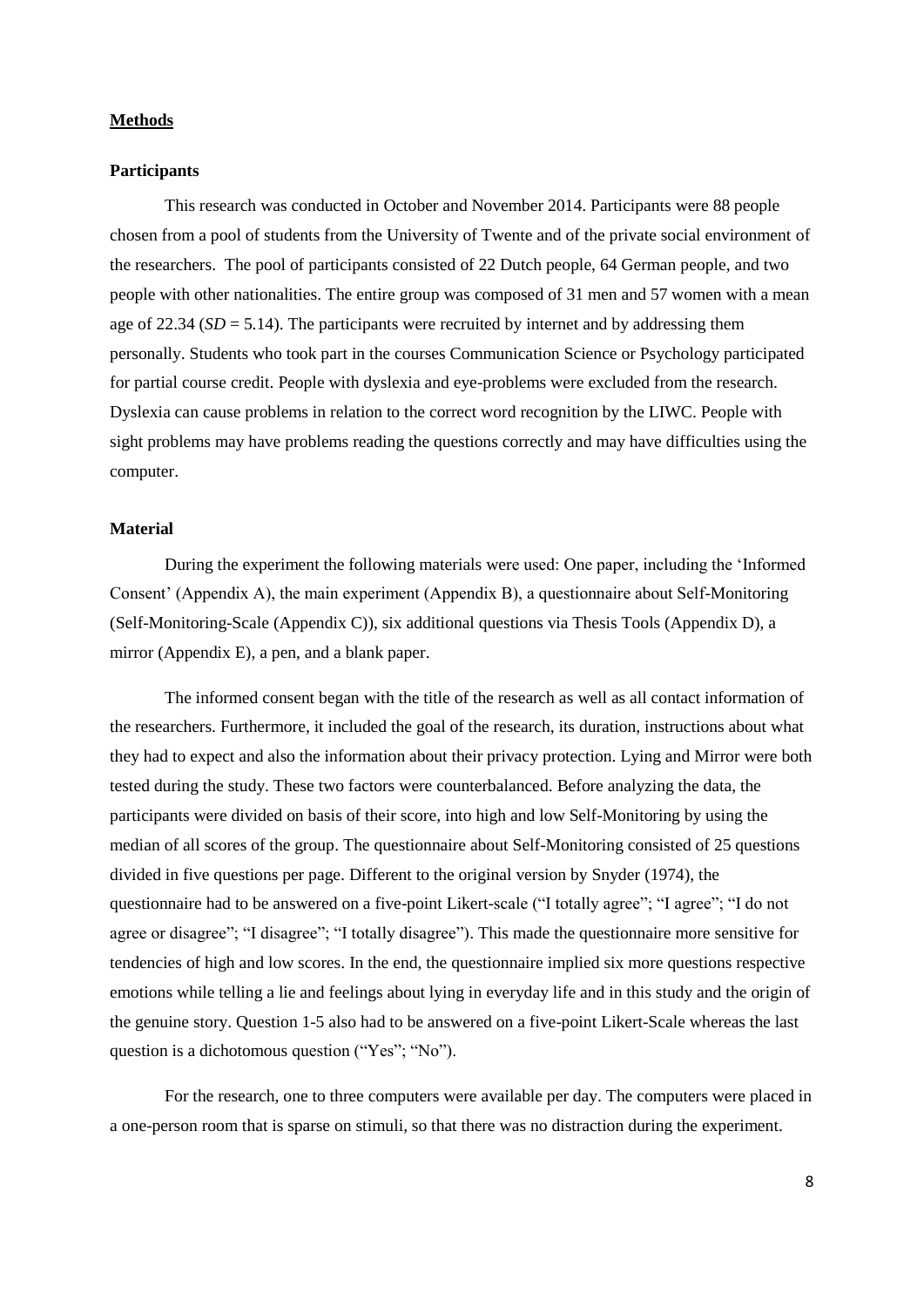There was just one session which the participants have to attend. To gather the information, Thesis-Tools was used.

### **Design**

The design was a  $2 \times 2 \times 2$  mixed design including one dependent variable, two independent variables and one covariate. The dependent variable was the use of first-person singular pronouns ("I", "me" and "mine") (Newman et al., 2003). The languages which were used during the experiment are English, Dutch and German which accordingly include first- person singular pronouns as following ( "Ich", "mir", "mich", "mein(e)" and "Ik", "mij", "mijn"). The two independent variables were Lying (Yes or No) and Self-Monitoring (High and Low). Lying was tested within subjects, whereas Self-Monitoring was tested between subjects. Mirror (Present or Absent) was the covariate. It was the dependent variable of a study of another researcher with whom the data was gathered. In this research, it was not relevant but because it is part of the manipulation and therefore part of the design, it had to be included in the analysis. Further, the experiment included a moderator analysis. There were two variables that may work together. The first variable was a continuous predictor variable and the second the continuous outcome variable. These two variables were moderated by the factor of Self-Monitoring.

### **Procedure**

The participants were randomly assigned to the eight conditions of this research referring to the dependent variable Lying and the covariate Mirror (Self-Monitoring was part of every questionnaire). Before they could start, they were informed about the procedure by the 'Informed Consent' and admitted to participate by signing. To counterbalance the study and also for prevention of a copy-paste situation, two different contexts were created in every condition so that the participants have to put oneself in different situations. In the first situation, the participants should imagine that they repeatedly miss the obligatory workgroup. Because of that happening their course of study is in danger and they cannot take part anymore. The second situation is that they have to tell their friends that they cannot go on holiday with them because of a very important event. In both situations, the participants receive instructions about the frame (Appendix F). After one minute of preparation, they have seven minutes to write the text. When the time is up, the participants have a one-minute break before starting the second trail. This time, the procedure is the same as in the previous run: they have one minute to prepare themselves and, again, seven minutes time for the second text. After finishing the tasks, they are asked to fill in the Self-Monitoring Scale (Self-Monitoring-Scale). To fill in the test, they need about two minutes.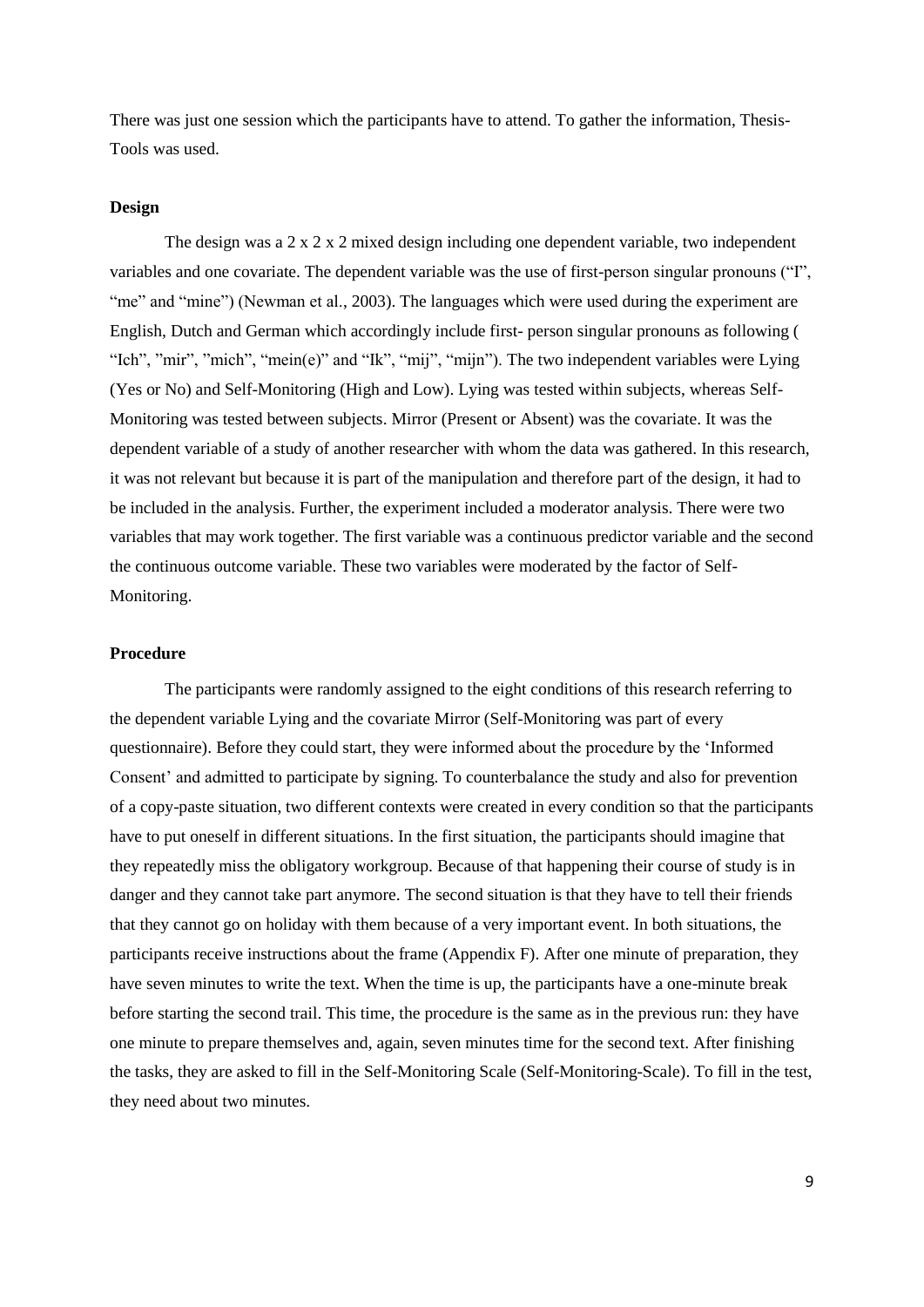There was no option included that participants can choose if they cannot or do not want to answer one specific question, otherwise the data would not have been of any use. However, they could stop with this research at any point.

### **Analysis**

To be able to focus on the special groups of words which are characterizing for lying, a program developed by Pennebaker, Francis and Booth (2001) called Language Inquiry and Word Count (LIWC) supports this research. LIWC helps to analyze texts by counting words. In this program, the words are organized in dimensions and categories, from general to specific (Pennebaker & King, 1999). Relevant for this research was the category of 'first-person singular pronouns'. LIWC gives the percentage of each word and how often it is used.

First, to make an analysis possible, the 25 answers belonging to the Self-Monitoring-Scale are reduced to one variable. This variable is the mean of all answers for each person. Second, the proportion of self-references in the true text as well as the proportion of self-references in the lied text were determined and subtracted from each other. For the primary analysis, a regression analysis for ordinary least squares (OLS) and logistic regressions by Hayes and Matthes (2009) is used to answer the hypotheses that the moderator Self-Monitoring influences the relation of lying on the usage of first-person singular pronouns. As Hayes and Matthes (2009) described it is important to probe an interaction to discover which factors enhance or limit the effect of an independent on the dependent variable. For the secondary analysis, a MANOVA is used to discover a possible correlation between the participant's attitude towards their daily use of lies, lying in general and in this study, and their difficulties with writing in lie per se and in contrast to the true story, and their lying attitude defined by the use of self-references. These general attitudes were tested by the additional questions 1-5. Additional question 6 discovers whether the true story is based on an experience or is fictional as well as the lied story. To proof the possibility that the origin of a story would make a difference between the lied and the true text in relation to the clarity and being related to the reality, those participants who wrote a fictional story twice, were excluded. With the new dataset, the regression analysis and the MANOVA were repeated.

### **Results**

The mean value of all questions is used for this analysis. The group of participants (*N*=88) is divided into high Self-Monitoring (*N*=46) and low Self-Monitoring individuals (*N*=42) according to the median value ( $Mdn = 2.92$ ). In the condition of 'Truth', there was a mean of 0.11 ( $SD=0.026$ ) for low Self-Monitoring individuals and again a mean of 0.11 (*SD*=0.050). The distribution of the two groups of Self-Monitoring in the Condition Lying is mean of 0.11 (*SD*=0.035) for low Self-Monitoring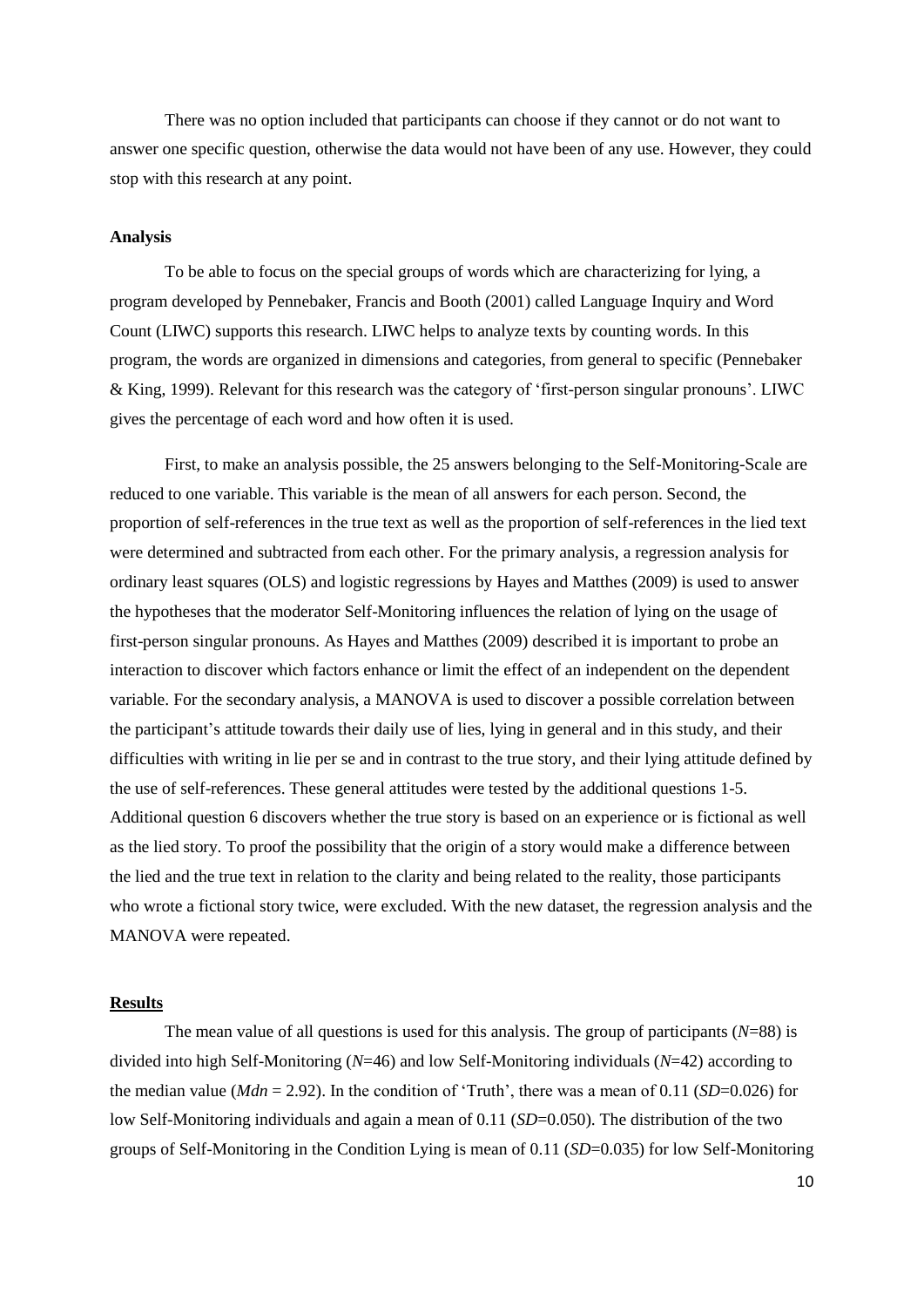and a mean of 0.12 (*SD*=0.036) for high Self-Monitors. The internal consistency of the Self-Monitoring-Scale is acceptable ( $\alpha = 0.69$ ). That means that the questionnaire can be regarded as reliable.

The analysis was started with a regression by Hayes and Matthes (2009). Because the data was not only collected for this study but also for a study about Self-Awareness, in the analysis the variable of Self-Monitoring was used as the 'Focal Predictor Variable'. The variable Mirror indicating Self-Awareness was entered in as the 'Moderator Variable'. The variable Order was placed as covariate to make sure that there was no bias based on the order of the tasks.

The analysis showed that the variable Self-Monitoring has no significant outcome,  $B = -0.046$ ,  $t(88) = -1.077$ , n.s.. This means that Self-Monitoring did not have any effect on the use of selfreferences. The second variable Mirror did not reach any significance either,  $B = -0.047$ ,  $t(88) = -0.047$ 0.606, n.s.. So, the mirror did not influence the use of language. Further, the interaction of Self-Monitoring and Mirror was also not significant,  $B = 0.020$ ,  $t(88) = 0.810$ , n.s.. Last but not least, the order of the two tasks was not significant and therefore of no influence on the usage of self-references,  $B = -0.005$ ,  $t(88) = -1.440$ , n.s..

Because no effect was found in the primary analysis, a secondary analysis was done. First, a MANOVA about the effects of the five additional questions and Self-Monitoring as dependent variable and with the variables Mirror and Order as covariate as well, on the usage of self-references. It is useful to have a look at the classification per question for the low and high Self-Monitoring group to get an idea of how the group is divided per question. The results of the Multivariate ANOVA-Test do not show any significance of the questions in general and Self-Monitoring ( $F(1,88) = 1.77$ ,  $p >$ 0.05), Mirror (*F* (1,88) = 0.912,  $p > 0.05$ ) and Order (*F* (1,88) = 1.180,  $p > 0.05$ ). That means that there are no effects Self-Monitoring, Mirror and Order on any of the questions.

Further for the secondary analysis, the last additional question is needed. In this question, it is asked whether the true text is based on a true experience or if it is fictional. As it was said earlier, this information is important because it enables to differentiate the resulting number of self-references in the two texts more clearly and realistic. In everyday life, a person who tells the truth bases the story on an experience whereas a lie is a fictive story. So, if the lied text is based on a true experience, it is closer to a real situation.

By excluding the participants  $(N = 48)$  who used a fictional story as true text, a new dataset is created and a new median (*Mdn* = 2.94) is calculated. Based on this median, the low-Self-Monitoring group compromises 20 participants ( $M = 2.66$ ,  $SD = 0.195$ ), as well as the high-Self-Monitoring group  $(M = 3.25, SD = 0.256)$ . With this dataset the regression analysis and the MANOVA were repeated.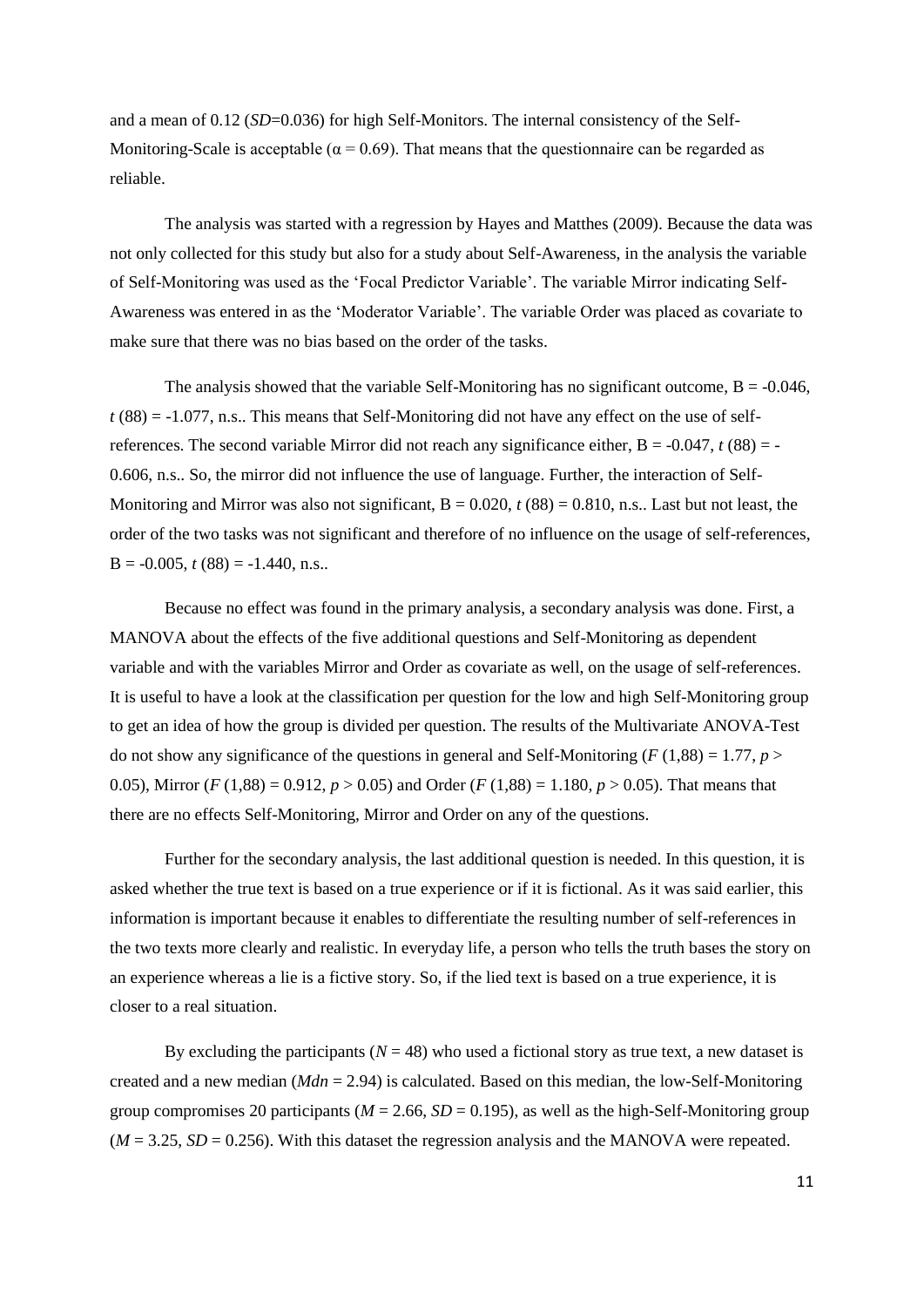Again, using Self-Monitoring as 'Predictor Variable', Mirror as 'Moderator' and Order as covariate, the result is not significant, neither for Self-Monitoring  $(B = -0.032, t(40) = -0.524, n.s.)$  nor for the Mirror  $(B = -0.038, t(40) = -0.340, n.s.).$  Transferred into words, Self-Monitoring and a mirror do not influence the use of self-references in any direction. Further, it was interesting to know if any interaction takes place between Self-Monitoring and the Mirror. In this case, again, there is no significance visible ( $B = -0.009$ ,  $t(40) = 0.272$ , n.s.). The variable Order is not of influence either ( $B =$  $-0.002$ ,  $t(40) = -0.355$ , n.s.), so there is no bias because of the order of the tasks.

The last analysis that is done is the Multivariate-ANOVA with the five additional questions. Self-Monitoring was used as dependent variable and the variables Mirror and Order were used as covariates. The analysis has the following results: there is no significant correlation discernible between Self-Monitoring (*F* (1,40) = 0.829,  $p > 0.05$ ), the Mirror (*F* (1,40) = 1.492,  $p > 0.05$ ), the Order ( $F(1,40) = 1.728$ ,  $p > 0.05$ ) and the additional questions. Again, this means that neither Self-Monitoring nor the mirror nor the condition influence the use of first-person singular pronouns.

### **Discussion**

It was predicted that there is a difference of the use of self-references in telling the truth and lying. Furthermore, it was expected that high self-monitoring individuals will not use significantly more first-person singular pronouns while lying than while telling the truth whereas low selfmonitoring individuals will use significantly less self-references in their lied texts. In this research the two hypotheses were not supported because there was no major effect of either lying or selfmonitoring, and no interaction of these two factors. There are a couple of factors that may be the reason why this research has no significant outcome.

### **Methodological Aspect**

In the current research, the focus lies on the use of language. Language is influenced by two groups containing individual differences and differences in settings. First, individual differences change the vocabulary that is used. It includes demographic variables, e.g. personality (Pennebaker et al., 2003). Second, situational and social settings are of influence containing formal and informal settings, deception and honesty (Pennebaker et al., 2003).

One possibility is to look at the variable personality again because of the trait extraversion and its relation to self-monitoring and its influence on the use of language. As has been said earlier, extraversion is per definition part of the trait self-monitoring (Briggs et al., 1980) and for that reason it is directly linked to self-monitoring. People who score low on self-monitoring can also score low on extraversion (high on introversion). An introvert person behaves less impulsive and shows less emotion (McAdams, 2009). However, emotions play a central role in lying e.g. feeling guilty and ashamed leads to create a distance between the person and the story to avoid this feeling. This absence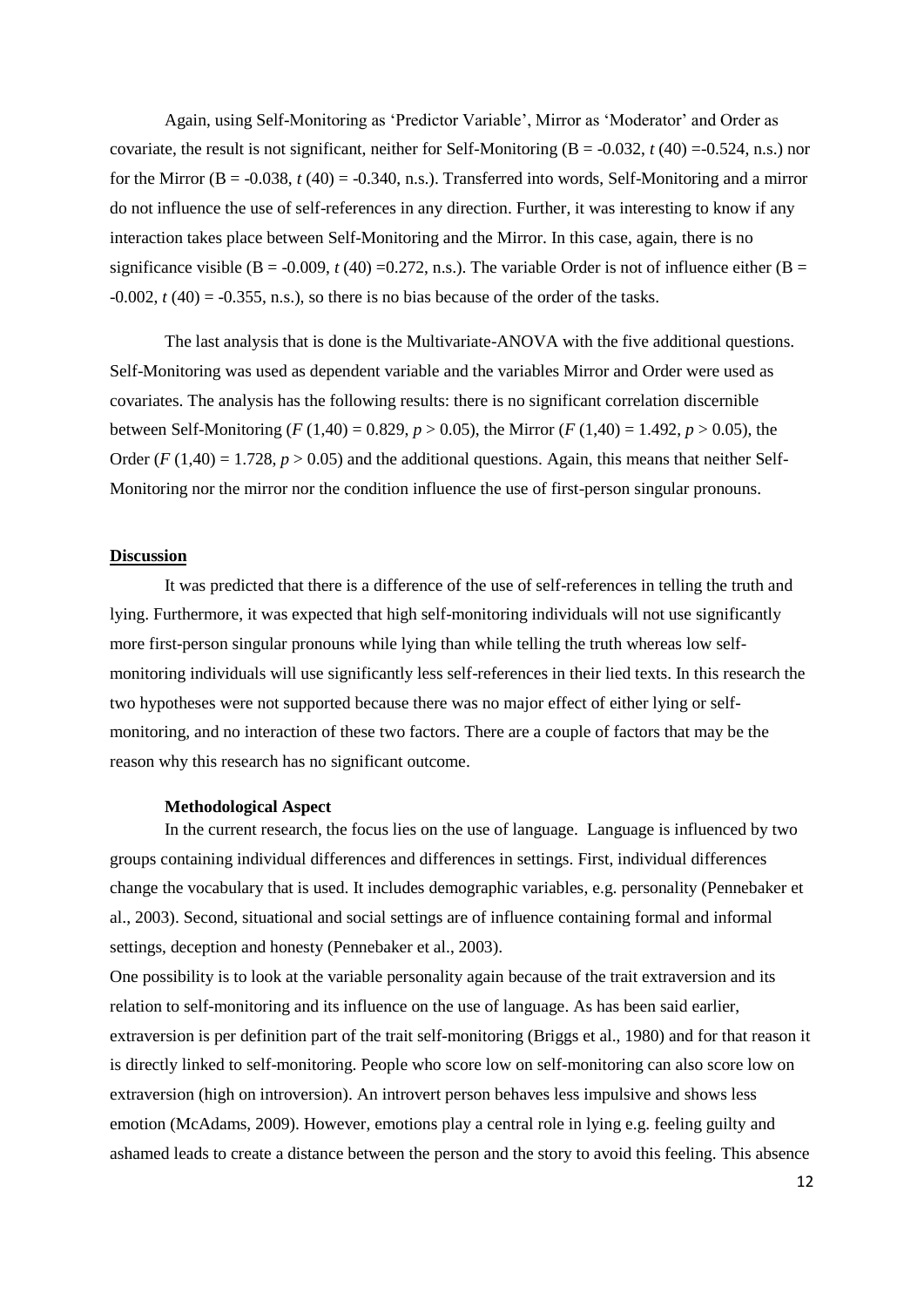of emotions could influence the use of first-person singular pronouns regarding the insignificant difference of the number of self-references between lie and truth. Combining the two behavioral patterns of a person that scores low on self-monitoring and an introvert person and referring to the use of self-references, there is no guarantee that a low self-monitoring individual has problems with telling a lie. As assumed earlier in the text, the behavior of low self-monitors is directed by inner states (emotions, attitudes, etc.) and therefore their lie consists of fewer self-references than their true stories. The introversion reduces this directedness by inner states. The result is that the use of self-references of low self-monitors increases while lying. The other way round, this principle is also valid for people who score high on self-monitoring and extraversion. Impulsive people are guided by emotions. Lying has to be harder for them (decreased number of self-references while lying whereas an increased number is expected for high self-monitoring individuals). Even if it does not necessarily implicate that a person who has a low score on self-monitoring also has a low score on extraversion or the otherway round, it is still possible (Snyder & Gangestad, 1982). In those cases, it manipulates the use of selfreferences. In this research, there was no attention paid to Extraversion. It is possible that the different levels of extraversion influence the use of self-references inside the group of high or low selfmonitoring. So, people who score low on self-monitoring can also have a low score on extraversion (they are introvert), and therefore tell less about themselves. This would lead to the fact that they use fewer first-person singular pronouns.

The factor honesty and deception is already discussed in this paper. However, it is obviously not the only factor. Another one is social interaction. In this research, there were two different social settings used, a personal interaction and a letter. They were counterbalanced to avoid a bias based on the order of the texts. The task to write a letter to a tutor contains a formal context whereas talking to the police officer is informal. According to the feedback given by a participant, this participant changed the use of language by deleting self-references from the text because formal letters (task with the tutor) contain less first-person singular pronouns than informal speeches (task with the police officer). If this happened in situations where the formal letter contained the truth, the number of self-references were reduced and their number was similar to the number of self-references of the lie. This difference in the social interaction leads to a less significant outcome of the difference between the use of first-person singular pronouns while lying and telling the truth.

Secondly, as has been mentioned earlier, there are more cues necessary than just one to detect a lie with certainty (Vrij, 2008). In this research, the focus lies on the aspect self-references of the cue to lie-detection 'language'. As Pennebaker and King (1999) discovered, self-references form only one of four word categories that change significantly in the context of lying. More precisely, they found that these categories are indicators for lying. However, they did not say that each person had a significant difference in the number of words per word group. By excluding the three other word

13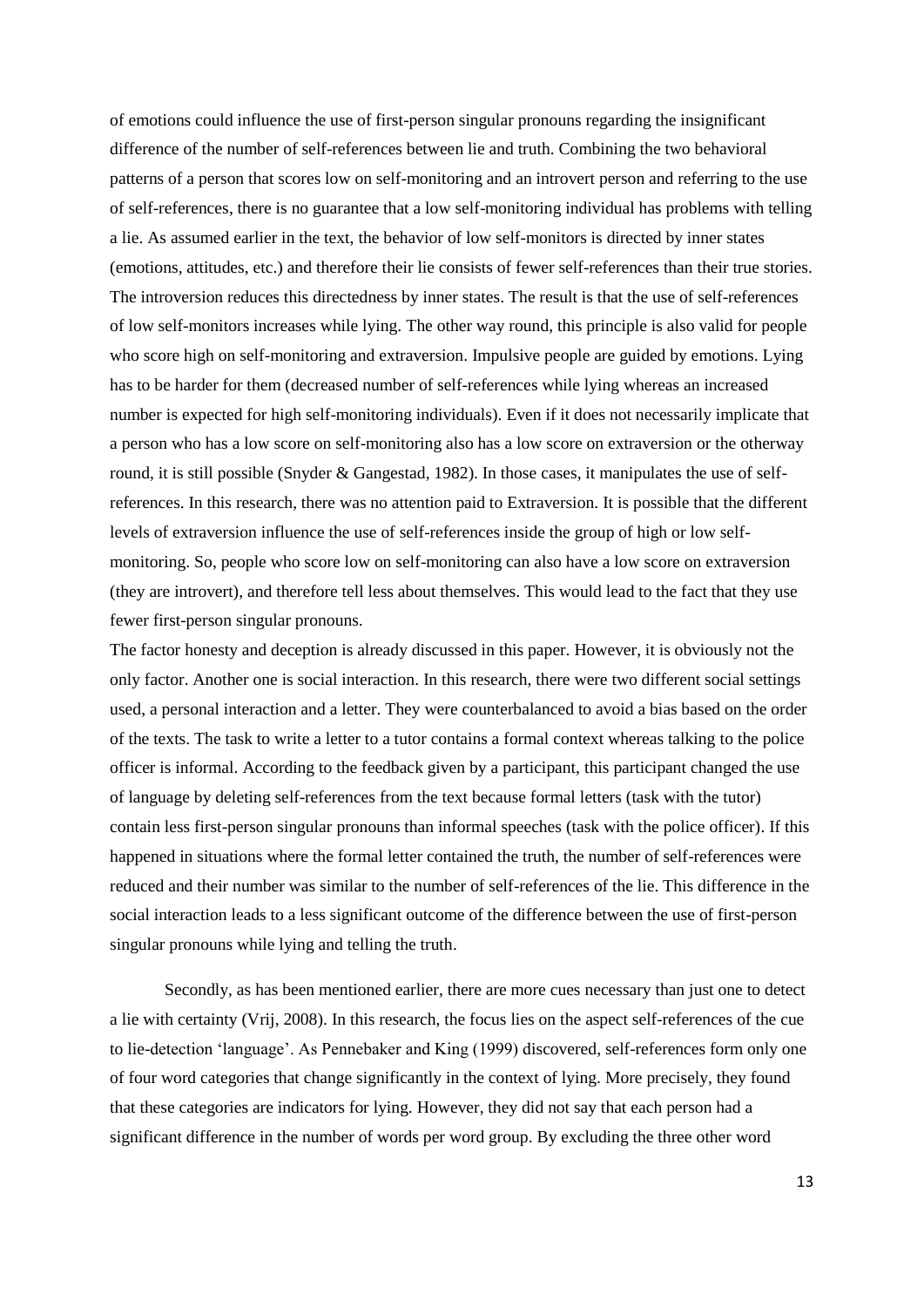categories 'negative emotion words', 'exclusive words' and 'motion words', the factor language may not be powerful enough to produce a useful result in this context. Pennebaker and Graybeal (2001) said that language is like a fingerprint and no two individuals use the same vocabulary. Because each use of language is individual, it can be suggested that some people do not define their lying only by using fewer self-references. It is also possible that by analyzing language in context of lying, some people are caught because they use significantly fewer motion or exclusive words, or significantly more negative motion words. However, because it was not part of the research to look for these categories, the total result of the research was that no significant outcome was found.

Third, the time limit was not useful the way it was used in the study. In general, a time limit is useful to give an additional guideline for the length of the text that must be written as in the research by Seih, Chung and Pennebaker (2011). However, according to the feedback of participants and by reading the texts that were written, some participants needed more time and some less. This means that there are two different possibilities which created a bias.

First, those people who were faster than seven minutes had the time to change their texts to make them more appropriate or polite based on the setting that is given. For example, one participant deleted Self-References because it was not appropriate and polite to use in a formal letter as many first-person singular pronouns as the participant did. Other participants who finished before the time was up wrote only two to three sentences. That is not enough to be able to find a difference between the two texts. The second group needed more time than the seven minutes. The texts of these participants ended in the middle of a sentence. Most of the time, the participants did not finish the point of defending themselves. The part where the Self-References would be part of were therefore not finished which has as result that the total number of Self-References may not be used.

#### **Theoretical Aspect**

Focusing on self-monitoring, it is of interest to pick up the aspect of being polite. Again according to the feedback of a participant, writing a letter to a tutor to apologize is a formal undertaking according to the social norm. Behaving according to the social norm and not to the inner states is part of having a high score on self-monitoring (Snyder, 1974). So, it is possible that selfmonitoring does not simply influence the use of language per se but the priority of the influence depends on what is asked in the instructions. By receiving the instruction to write a formal letter, the actual task of telling a lie or the truth is replaced and the new goal 'Formal Letter' has priority. As already mentioned in the paragraph about the problem of the 'social interaction', the number of selfreferences is reduced in those formal letters because it is seen as being polite. This manipulates the difference of the use of self-references those pieces of data where the truth condition contains the formal letter in the way that the difference is not significant anymore and therefore it also influences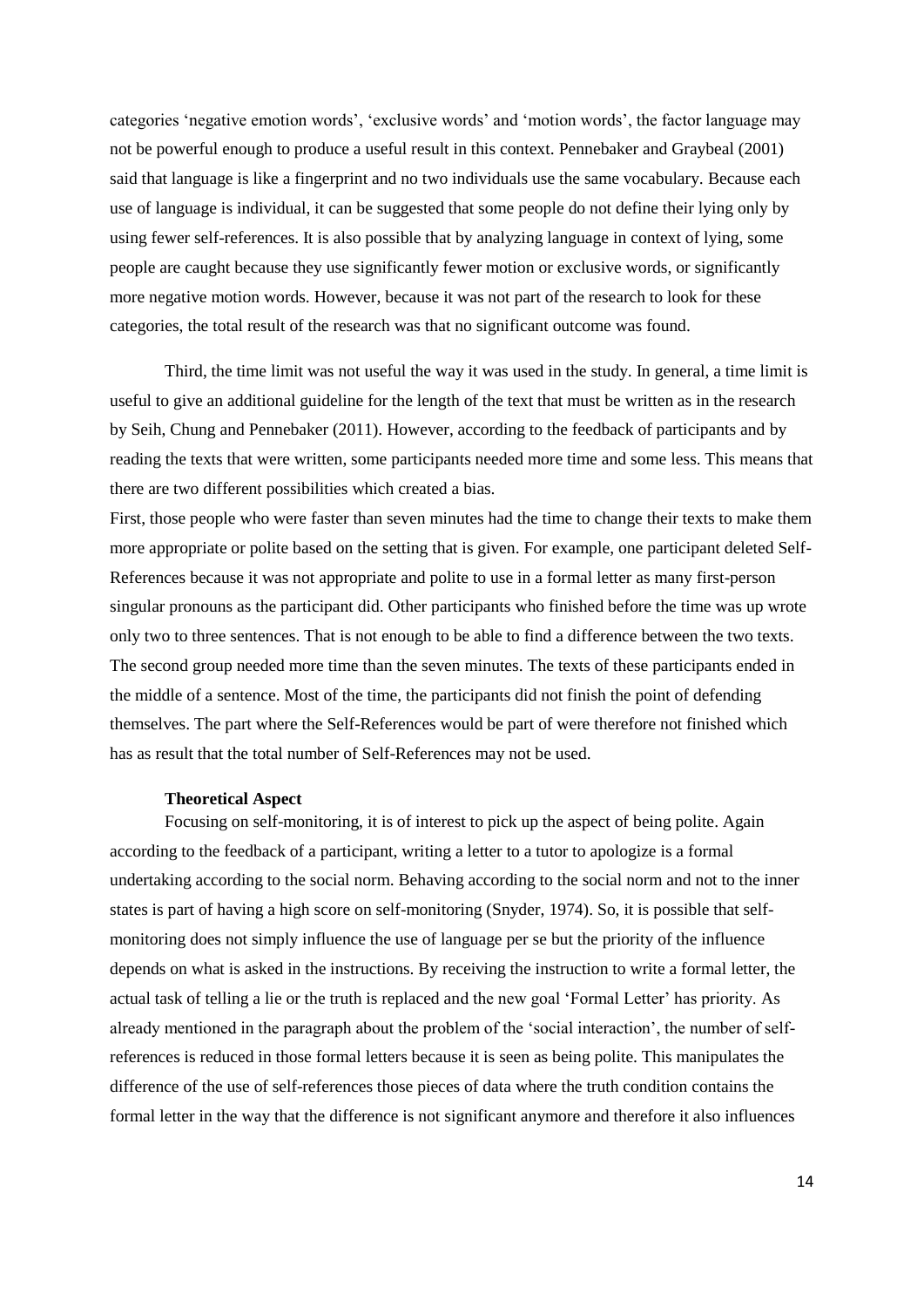the significance of the whole data.

## **Further Research**

Referring to the setting of the experiment, there are some aspects that could be improved for repetitions of this research. By doing a pre- or pilot-test, this insignificant outcome can be avoided because the basic mistakes that are named in the paragraph about the methodological and theoretical can be improved.

Because of that fact that individual differences influence the use of language, there are some facts that have to be kept in mind for a repetition of this research. First, because Extraversion is linked to self-monitoring, it should also be tested by a questionnaire and be used as a covariate for the analysis.

Second, to escape the pitfalls of ignoring individual preferences of word use that create the 'fingerprint', 'negative emotion words', 'motion words' and 'exclusive words' should be taken into account in case of a repetition.

Furthermore, the tasks should be adjusted to the same setting. The instruction of both tasks should include the fact that the interactions with the tutor and the police officer were face-to-face. Important is that it is informal to prevent that the social norm of formulating the speeches with less first-person singular pronouns. The fact that it is face-to face increases the pressure on the participant because of lost distance even though the tasks are only imaginary. To increase the cognitive complexity the text should be spoken and recorded. By eliminating the aid of being able to read what is said earlier, the person has no possibility to recall what they have already told which leads the participants to use smaller sentences to be able to remember their story and control its development. The recording is necessary to be able to count the number of words of the each category directly, or to make a transcription of the spoken text to be able to use LIWC for the analysis. If a task containing speech is not possible, the texts can be written but only in the presence of a researcher who prevents corrections and other changes of the texts by the participant. In addition, a researcher should be sitting in front of the participant and listen to the story. This is more realistic and increases the pressure on the participant regarding the wish to succeed, the feeling of guilt and shame.

Building up the experimental setting this way, it also makes the shift of priority (referring to paying attention to the formal letter instead of lying) less possible. To make this point more clearly, two arguments follow. First, the plots have to be chosen carefully. Writing a formal letter acquires a specific type of language use, and that is why writing a letter should be avoided and the instructions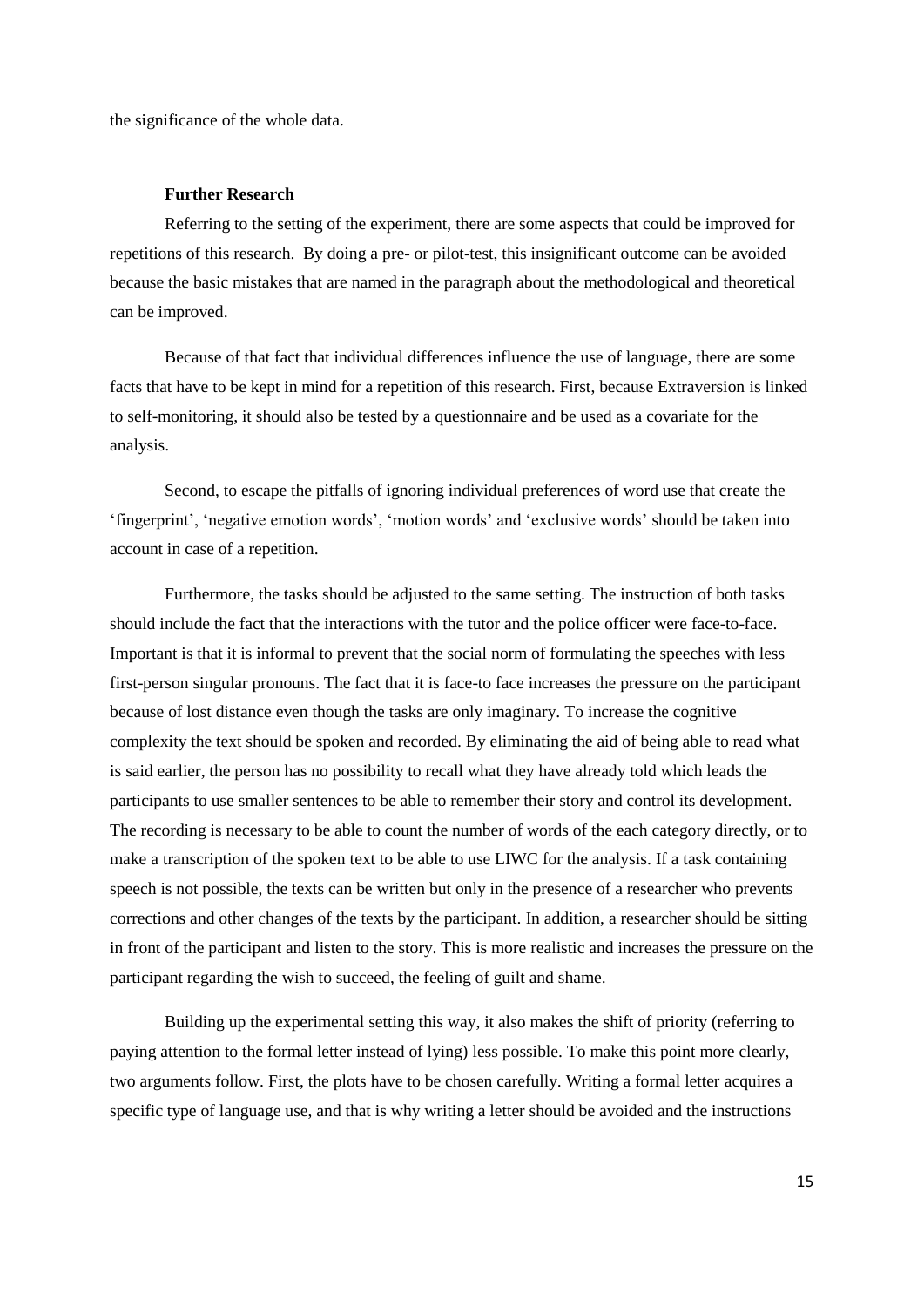should force another monologue. Second, having a role play would include this aspect of having the same instructions twice. It also makes the goal of lying more present.

The problems that are results of the negotiation and misinterpretation can also be avoided. In a repetition of this research, the researcher could control the length of the answers by asking additional questions, encouraging and interrupting the participant with regard to receiving enough information and staying in time.

To sum up, there was no significant outcome regarding the influence of lying on the use of self-references or any possible effect that self-monitoring could have on the use of self-references. Also, no significant interaction came up from the results. Therefore, it is useful to change the setting of the experiment. The tasks are still introduced in a written form, but a researcher is part of the setting. The two tasks are similar to a role-play wherein the participant has the role of the student and the person who crosses a red traffic-light. The researcher plays the tutor and the police officer. The texts that the participant speaks are recorded. To control the time, the researcher may ask additional questions or interrupt the participant. The recording of the defense by the participants has another advantage. It is possible to include another cue of lie detection: the voice. So, the more realistic the setting is, the more resemble the results the reality.

#### **References**

- Bok, S. (2011). *Lying:Moral Choice in Public and Private Life.* Random House LLC. (Original Version published in 1981).
- Briggs, S. R., Cheek, J. M., & Buss, A. H. (1980). An Analysis of the Self-Monitoring Scale. *Journal of Personality and Social Psychology*, pp. 679-686.
- Buller, D. B., & Burgoon, J. K. (1996). Interpersonal deception theory. *Communication Theory*, pp. 203-242.
- Buller, D. B., & Burgoon, J. K. (n.d.). Interpersonal deception theory. *Communication Theory*, pp. 203- 242.
- DePaulo, B. M., Lindsay, J. J., Malone, B. E., Muhlenbruck, L., Charlton, K., & Cooper, H. (2003). Cues to Deception. *Psychological Bulletin*, pp. 74-118.
- Ekman, P. (1992). *Telling lies.* New York: Norton (Original Version published in 1985).
- Ekman, P., & Friesen, W. V. (1969). Nonverbal leakage and clues to to depection. *Psychiatry*, pp. 88- 106.
- Elliott, G. C. (1979). Some effects of deception and level of self-monitoring on planning and reacting to a self-presentation. *Journal of Personality and Social Psychology*, pp. 1282-1292.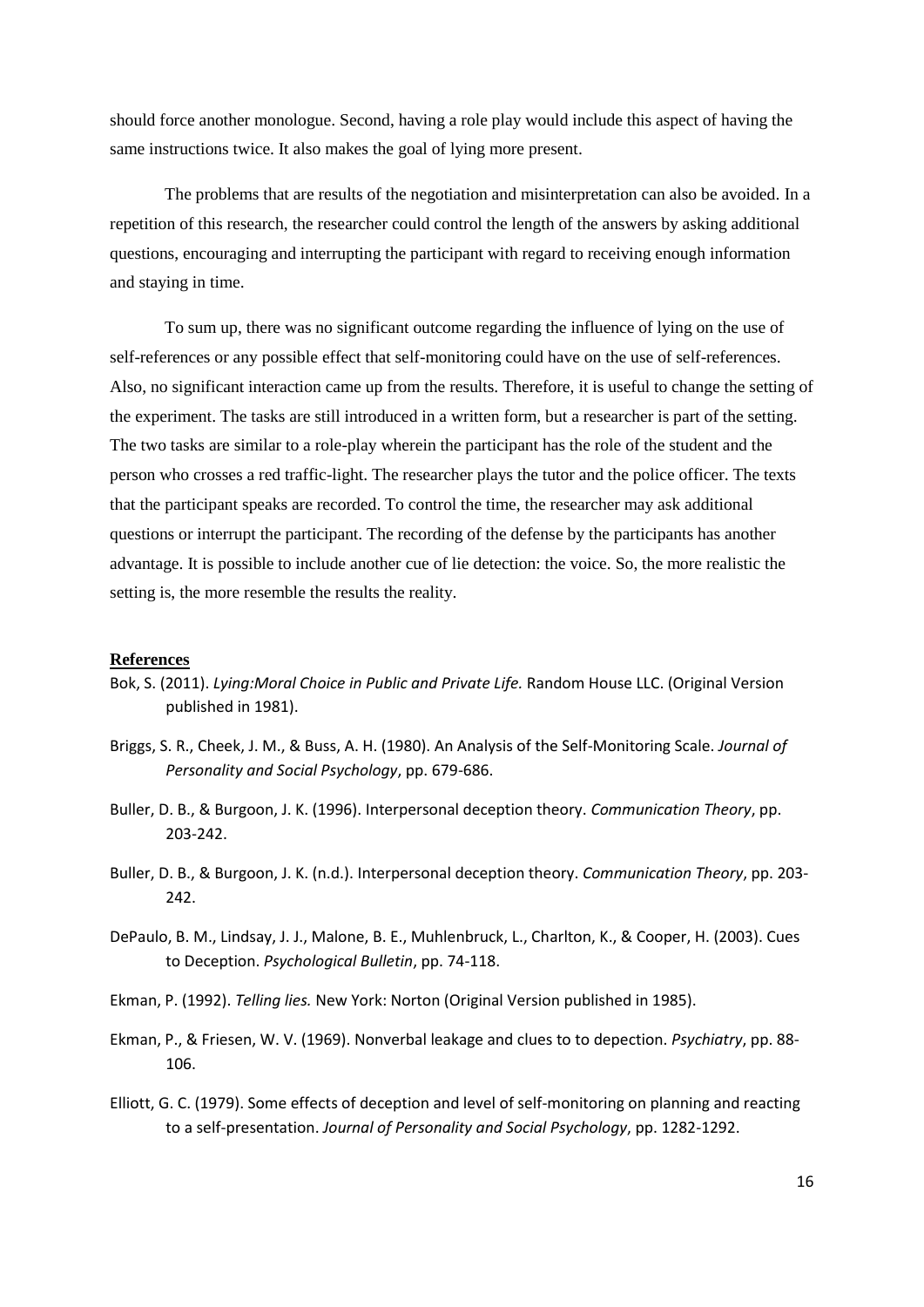- Feldman Barrett, L., Williams, N. L., & Fong, G. (in press). Defensive verbal behavior assessment. *Personality and Social Psychology Bulltetin*.
- Feldman, R. S. (2009). *The Liar in Your Life: The Way to Truthful Relationships.* TWELVE.
- Gleser, G. C., Gottschalk, L. A., & Watkins, J. (1959). The ralationship of sex and intelligence to choice of words: a normative study of verbal behavior. *Journal of Clinical Psychology*, 183-191.
- Hayes, A. F., & Matthes, J. (2009). Computational procedures for probing interactions in OLS and logistic regression: SPSS and SAS implementations. *Behavior Research Methods*, pp. 924-936.
- Keltner, D., & Harker, L. A. (1998). Forms and Functions of the nonverbal signal of shame. In P. Gilbert, & B. Andrews, *Interpersonal approaches to shame* (pp. 78-98). Oxford, UK: Oxford University Press.
- Knapp, M. L., Hart, R. P., & Dennis, H. S. (1974). An exploration of deception as a communication construct. *Human Communication Research*, 15-29.
- Lawson, G., Stedmon, A. W., Zhang, K., Eubanks, D. L., & Frumkin, L. A. (2012). The effects of selfawareness on body movement indicators of the intention to deceive. *Applied Ergonomics*, pp. 687-693.
- Mazar, N., Amir, O., & Ariely, D. (2008). The dishonesty of honest people: A theory of self-concept maintenance. *Journal of marketing research*, 633-644.
- McAdams, D. P. (2009). Chapter 5: Five Basic Traits In the brain and the Behavior. In D. P. McAdams, *The Person: An Introduction to the Science of Personality Psychology* (pp. 155-163). Wiley.
- Mulac, A., Bradac, J. J., & Gibbons, P. (2001). Empirical support for the gender-as-culture hypothesis: an intercultural analysis of male/ female lamguage differences. *Human Communication Research*, 121-152.
- Newman, M. L., Pennebaker, J. W., Berry, D. S., & Richards, J. M. (2003). Lying Words: Predicting Deception From Linguistic Styles. *Society For Peronality and Social Psychology*, 665-675.
- Pennebaker, J. W., & Graybeal, A. (2001). Patterns of ANtural Language Use: Disclosure, Personality, ans Social Integration. *American Psychological Society*, 90-93.
- Pennebaker, J. W., & King, L. A. (1999). Linguistic Styles: Language Use as an Individual Difference. *Journal of Personality and Social Psychology*, 1296-1312.
- Pennebaker, J. W., Booth, R. J., & Francis, M. E. (2007). *Linguistic Inquiry and Word Count: LIWC 2007.* Austin, Texas (USA): LIWC.net.
- Pennebaker, J. W., Mehl, M. R., & Niederhoffer, K. G. (2003). Psychological Aspects of Natural Language Use: Our Words, Our Selves. *Annual Review Psychology*, 547-77.

Pennebaker, J., Francis, & Booth. (2001).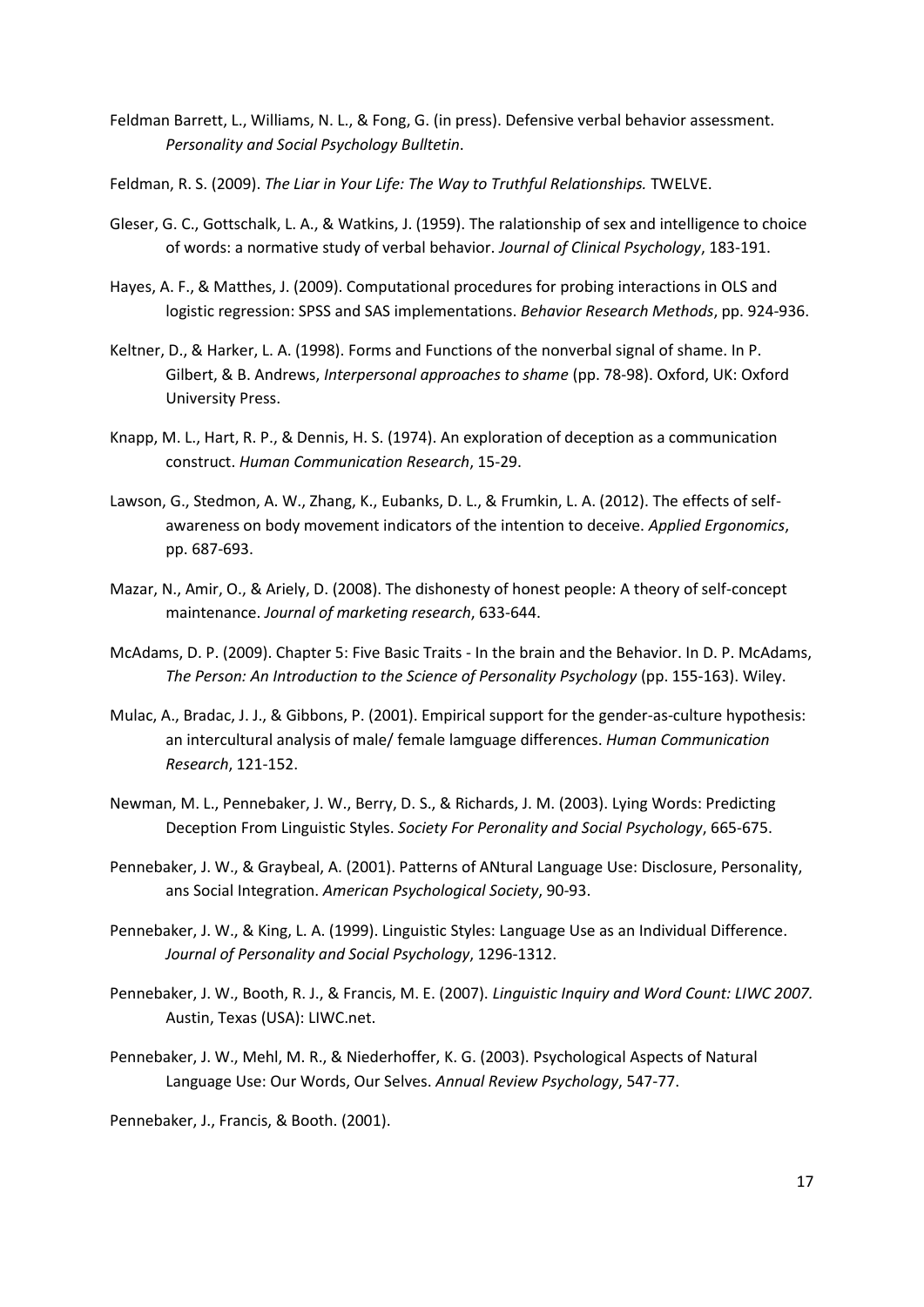- Schnurr, P. P., Rosenberg, S. D., Oxman, T. E., & Tucker, G. J. (1986). A methodological note on content analysis: estimates of reliability. *Journal of Personality Assessment*, 601-609.
- Seih, Y.-T., Chung, C. K., & Pennebaker, J. W. (2011). Experimental manipulations of perspective taing and perspective switching in expressive writing. *Cognition and Emotion*, pp. 926-938.
- Snyder, M. (1974). Self-Monitoring of expressive behavior. *Journal of Personailty and Social Psychology*, pp. 526-537.
- Snyder, M., & Gangestad, S. (1982). Choosing social situations: two investigations on self-monitoring processes. *Journal of Personality and Social Psychology*, pp. 123-135.
- Tausczik, Y. R., & Pennebaker, J. W. (2010). The Psychological Meaning of Words: LIWC amd Computerized Text Analysis Methods. *Journal of Language amd Social Psychology*, 24-54.
- Vrij, A. (2008). *Detecting Lies and Deceit: Pitfalls and opportunities.* Chichester, UK: John Wiley & Sons.
- Weintraub, W. (1989). *Verbal Behavior in Everyday Life.* New York: Springer.
- Winter, K. (2010, June 07). *DailyMail*. Retrieved March 05, 2013, from http://www.dailymail.co.uk/femail/article-2286671/Yes-darling-Ive-Im-sorry-I-didnt-signal-The-common-lies-men-tell.html#ixzz2dkB2emwt.
- Zaidel, S., & Mehrabian, A. (1969). The ability to communicate and infer positive and negative attitudes facially and vocally. *Journal of Experminetal Research in Personality*, pp. 233-241.
- Zuckermann, M., DePaulo, B. M., & Rosenthal, R. (1981). Verbal and nonverbal communication of deception. *Advances in experimental social psychology*, pp. 1-59.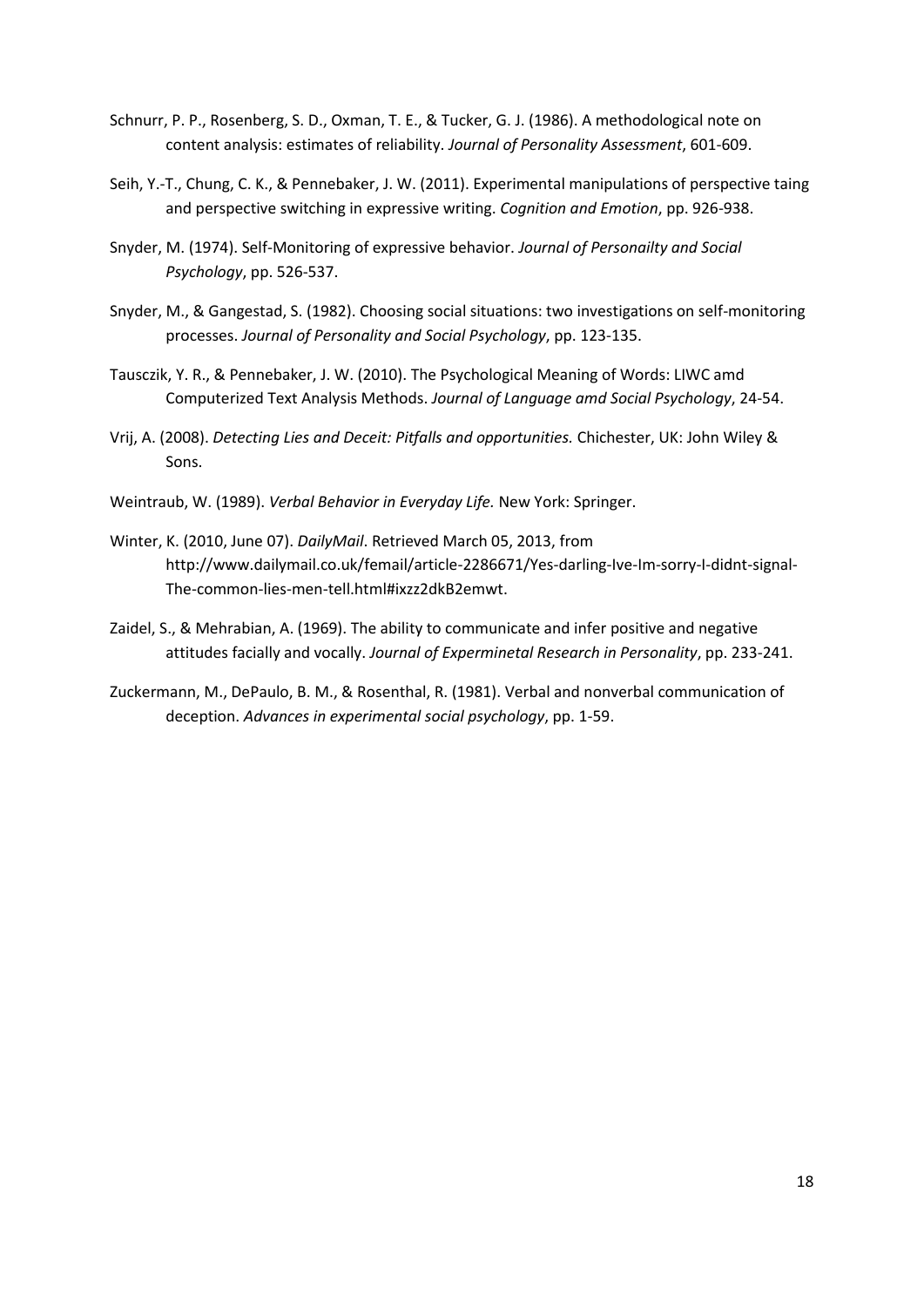## **Appendix**

## **Appendix A- Informed Consent**

Titel: Criminal Minds – Be convincing

## Researchers:

Katharina Maaßen: [k.maassen@student.utwente.nl](mailto:k.maassen@student.utwente.nl) Katharina Kübel: [a.k.s.kubel@student.utwente.nl](mailto:a.k.s.kubel@student.utwente.nl)

### Dear participant,

The goal of this research is to collect more information over how convincing people are. If you decide to attend this study, it will take about half an hour to participate. In the beginning, you will be asked to give some demographic information about your person (age and gender). Further, the task is to write two texts according to the given instructions. Those instructions contain the demand to either tell the truth or lie about a subject that you will receive through the instructions. All other necessary information will be also given to you by the instructions. So, read them carefully. It is important that you write the texts in your mother language.

In the end, you are asked to fill in a questionnaire and give some feedback. When you have finished the study, please call for the researcher.

This research is anonymous. That means that the data will not be linked to a name and only be seen by the researchers and Peter de Vries, the head of this research. In addition, your attendance is voluntary and you can stop at any time during the study. If you have any complaints about the research, or in case of discomfort about this research you can contact the Commission of Ethics of the faculty behavioral science of the University of Twente:

> Commissie Ethiek Faculteit Gedragswetenschappen Universiteit Twente Postbus 217 7500 AE Enschede Tel: 053 – 4894591 E-mail: [j.rademaker@utwente.nl](mailto:j.rademaker@utwente.nl)

For further information, you can contact us or Peter de Vries [\(p.w.devries@utwente.nl\)](mailto:p.w.devries@utwente.nl).

## Katharina and Katharina

I am sufficiently informed about the research.

Name of Participant/Signature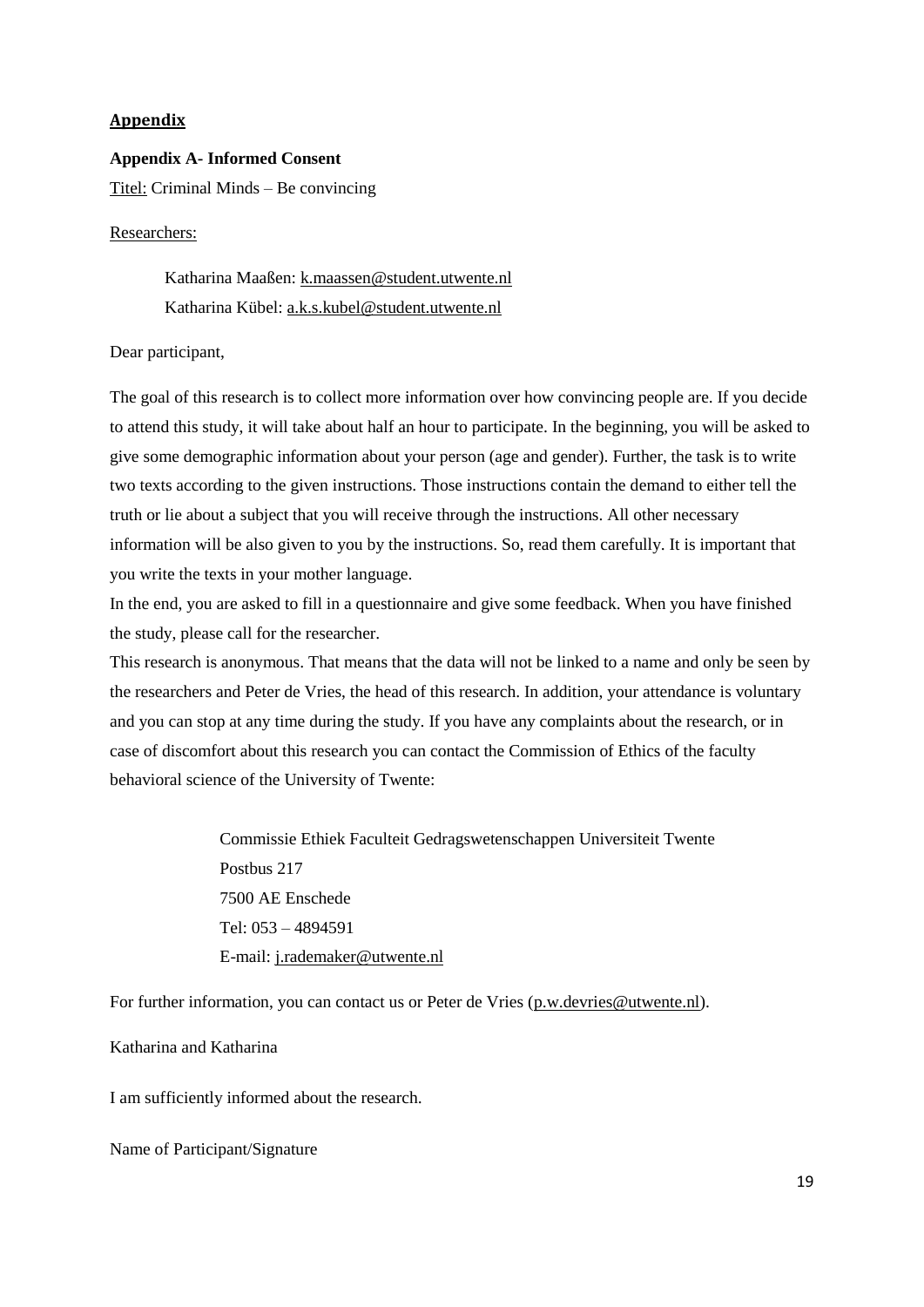…………………………………………………………….

I am willing to answer further questions about the research as far as it is possible for me.

Name of Researcher/Signature

...............................................................

**Appendix B- Main Experiment** Red light:

1. LIE:

Project your thoughts in this situation:

You had some experiences that cause that you hate being late. Today, you have an appointment with a friend of yours. Unfortunately, you leave home late and therefore you have to hurry to be at your friend's place in time. You took the bike to get there. On your way, you drove through a red light. Unfortunately, the police stood around the corner hiding to catch traffic offenders.

Now, tell the police why you drove through a red light. If they do not believe you, you have to pay 100 Euro. So, you have to think of a credible story that could have been the reason for YOUR behavior ([b]lie[/b]). It is obvious that you cannot tell the truth. [b]Lie[/b] about what this story could be in a descriptive and convincing manner. Pay attention to the grammar, spelling and time.

Please, write about 200 words.

### 2. TRUTH:

Project your thoughts in this situation:

You had some experiences that cause that you hate being late. Today, you have an appointment with a friend of yours. Unfortunately, you leave home late and therefore you have to hurry to be at your friend's place in time. You took the bike to get there. On your way, you drove through a red light. Unfortunately, the police stood around the corner hiding to catch traffic offenders.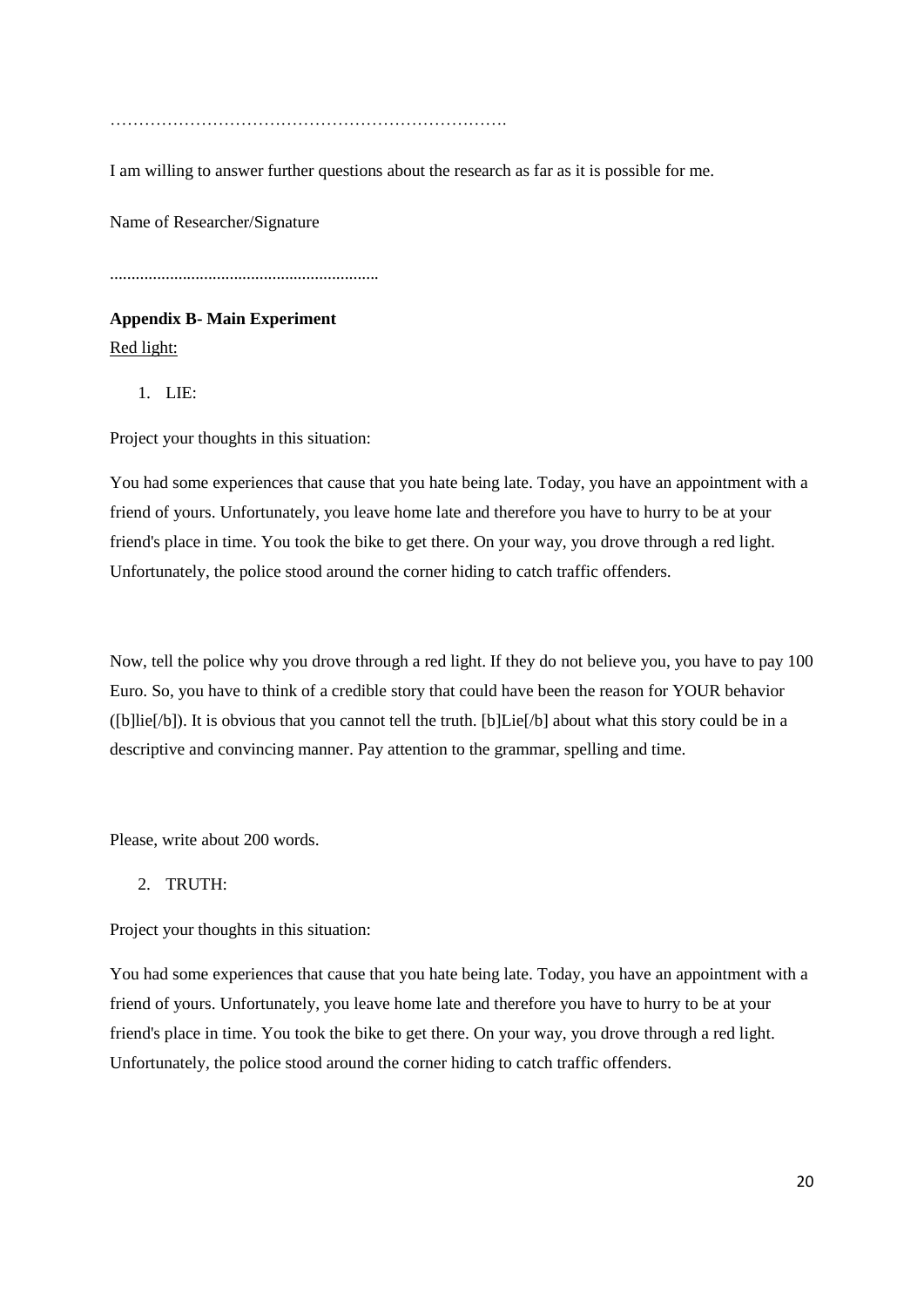Now, tell the police why you drove through a red light. If they do not believe you, you have to pay 100 Euro. So, you have to tell the [b]truth[/b] about what could have been YOUR reason why you hate being late. Remember a situation where you have been late for an appointment. Use this memory! Write the story in a descriptive and convincing manner. Pay attention to the grammar, spelling and time.

Please, write about 200 words.

### Late for class:

1. LIE:

Project your thoughts in this situation:

You repeatedly miss the obligatory workgroup of your study. Last time you missed class, the tutor, Mr. Smith, warned that you were not allowed to continue the course anymore, in case you would miss it again.

This morning, you wanted to go to that class. However, last night, you went out and had a really good time. You came home late and forgot to set the alarm. You woke up 15 minutes after the class started, therefore you did not manage to attend this class anymore.

Now, you have to write an email to Mr. Smith. Because the course of your study depends on this class, you have to think of a credible story that could have happened to YOU that morning ([b]lie[/b]). It is obvious that you cannot tell the truth. [b]Lie[/b] about what this story could be in a descriptive and convincing manner. Pay attention to the grammar, spelling and time.

Please, write about 200 words.

# 2. TRUTH:

Project your thoughts in this situation:

You repeatedly miss the obligatory workgroup of your study. Last time you missed class, the tutor, Mr. Smith, warned that you were not allowed to continue the course anymore, in case you would miss it again.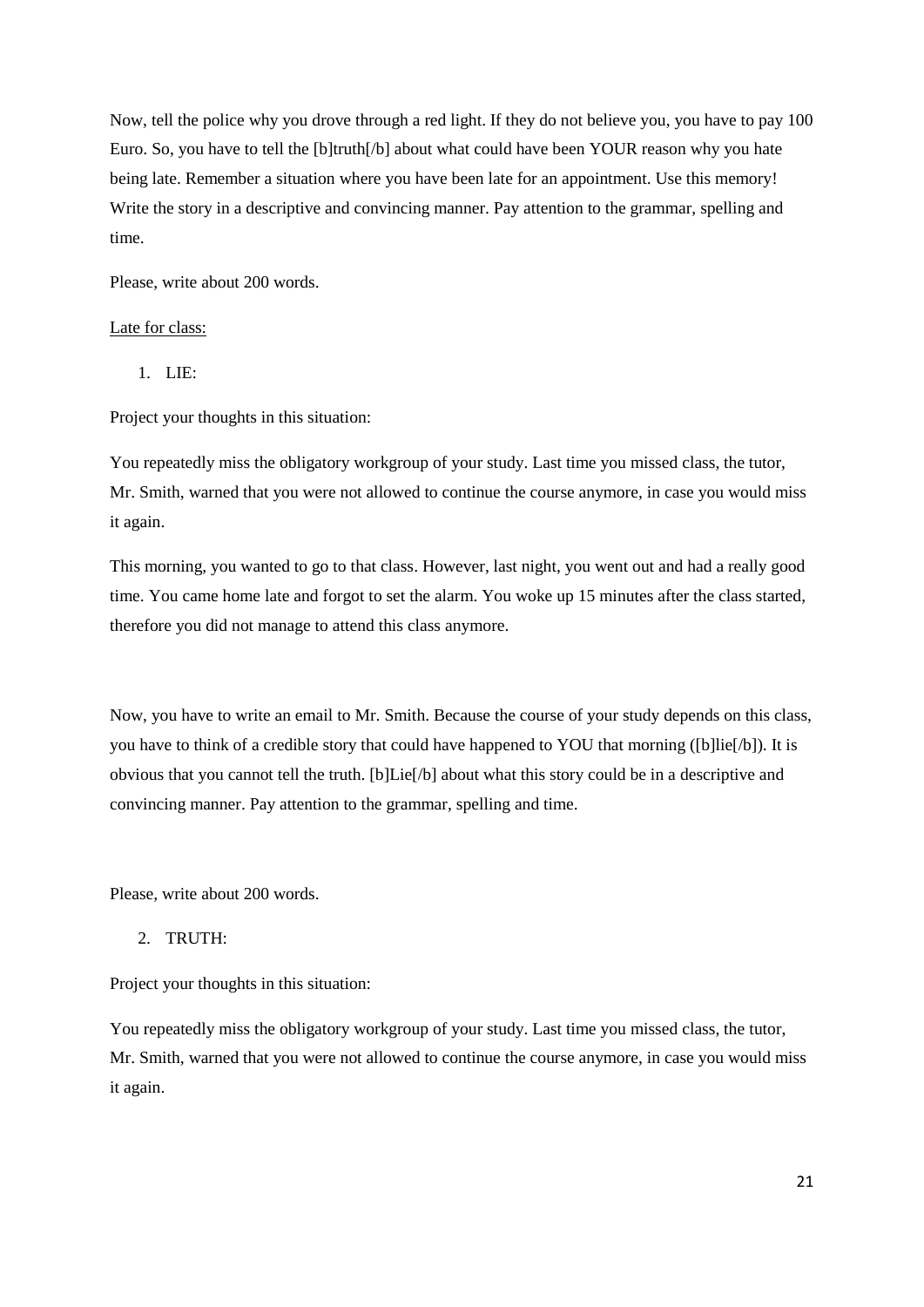This morning, you wanted to go to that class. However, last night, you went out and had a really good time. You came home late and forgot to set the alarm. You woke up 15 minutes after the class started, therefore you did not manage to attend this class anymore.

Now, you have to write an email to Mr. Smith. Because the course of your study depends on this class, you have to tell the [b]truth[/b] about what did happen to YOU that morning. Remember a situation where you have been late for class. Use this memory! Write the story in a descriptive and convincing manner. Pay attention to the grammar, spelling and time.

Please, write about 200 words.

## **Appendix C- Self-Monitoring Scale**

1. I find it hard to imitate the behavior of other people.

- 2. My behavior is usually an expression of my true inner feelings, attitudes, and beliefs.
- 3. At parties and social gatherings, I do not attempt to do or say things that others will like.
- 4. I can only argue for ideas which I already believe.
- 5. I can make impromptu speeches even on topics about which I have almost no information.
- 6. I guess I put on a show to impress or entertain people.
- 7. When I am uncertain how to act in a social situation, I look to the behavior of others for cues.
- 8. I would probably make a good actor.
- 9. I rarely seek the advice of my friends to choose movies, books, or music.
- 10. I sometimes appear to others to be experiencing deeper emotions than I actually am.
- 11. I laugh more when I watch a comedy with others than when alone.
- 12. In groups of people, I am rarely the center of attention.
- 13. In different situations and with different people, I often act like very different persons.
- 14. I am not particularly good at making other people like me.
- 15. Even if I am not enjoying myself, I often pretend to be having a good time.
- 16. I'm not always the person I appear to be.

17. I would not change my opinions (or the way I do things) in order to please someone else or win their favor.

18. I have considered being an entertainer.

19. In order to get along and be liked, I tend to be what people expect me to be rather than anything else.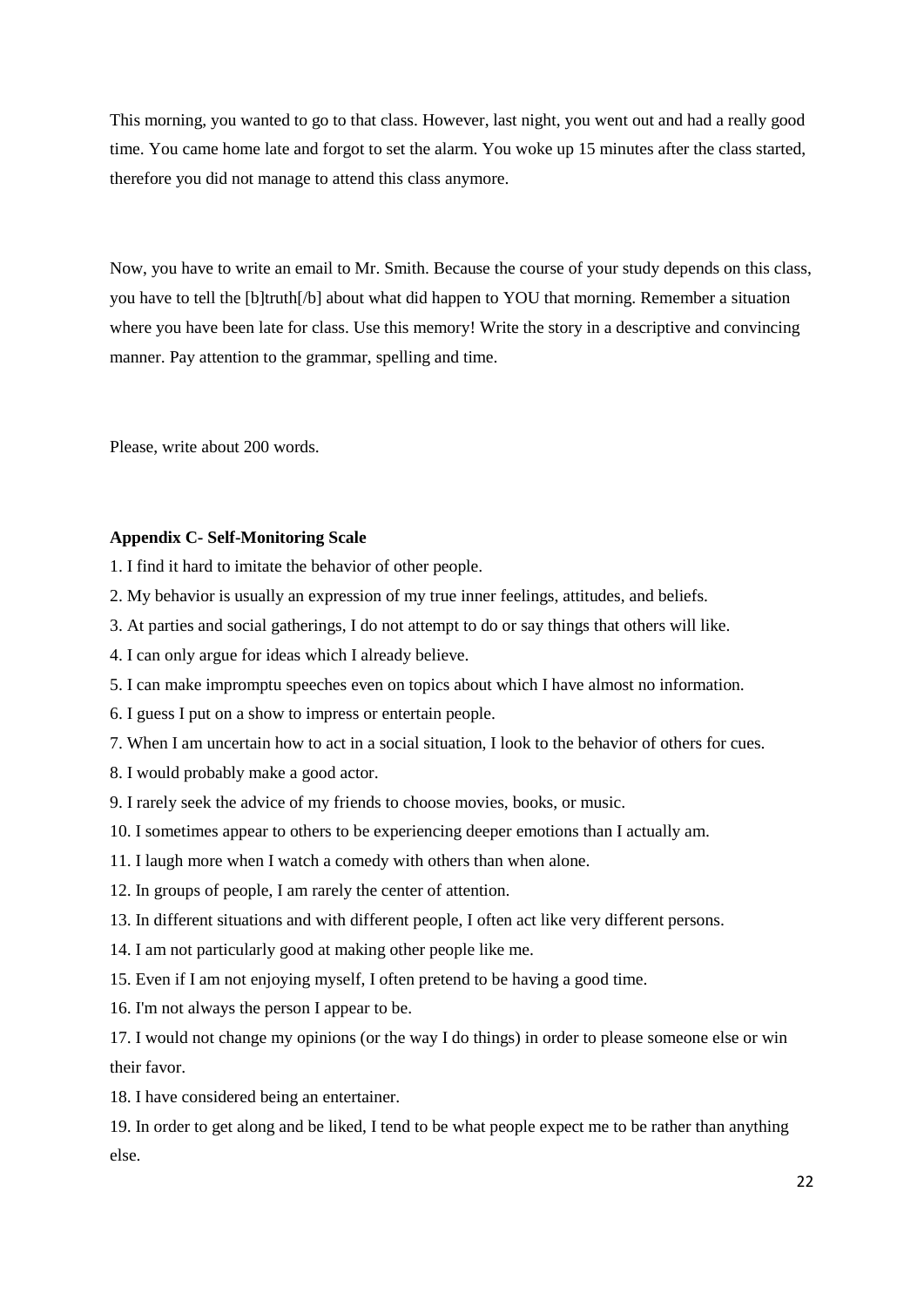- 20. I have never been good at games like charades or improvisational acting.
- 21. I have trouble changing my behavior to suit different people and different situations.
- 22. At a party, I let others keep the jokes and stories going.
- 23. I feel a bit awkward in company and do not show up quite as well as I should.
- 24. I can look anyone in the eye and tell a lie with a straight face (if for a right end)
- 25. I may deceive people by being friendly when I really dislike them.

## **Appendix D - Six additional Questions**

- 1) In this study, it took longer to think of the lied story than of the true story.
- 2) I had difficulties to think of and write down the lied story.
- 3) I had a bad conscience while writing the lied text.
- 4) In everyday life, small lies are justifiable.
- 5) In everyday life, I do not lie often.
- 6) True text: Did you use a memory of yours for the text where you had to tell the truth?

# **Appendix E – Mirror**



# **Appendix F - Instructions**

1) Instruction:

Thank you for deciding to participate in this study!

First, you will be asked to write **two different texts**. For each text, you have **8 minutes**; 1 minute is scheduled for preparation. If you want to make notes, you may use the paper and the pen lying on the